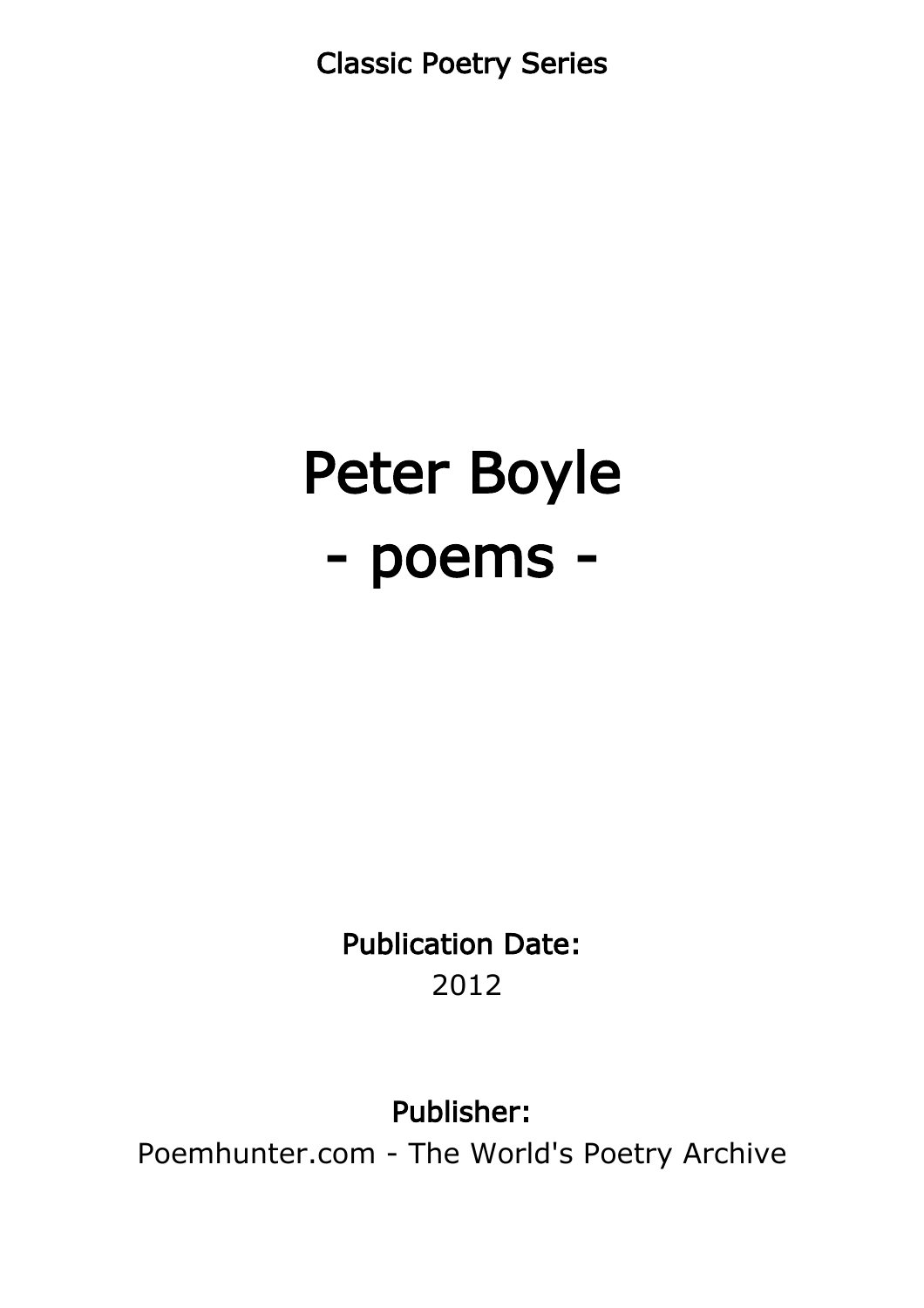# Peter Boyle(1951 -)

Peter Boyle is an Australian poet and translator.

Peter Boyle was born in Melbourne, Victoria, in 1951. He has published nine collections of poetry, including The Blue Cloud of Crying and Coming Home From the World.

Boyle has also published translations of Federico García Lorca, Luis Cernuda, Eugenio Montejo, César Vallejo, Pierre Reverdy, and others.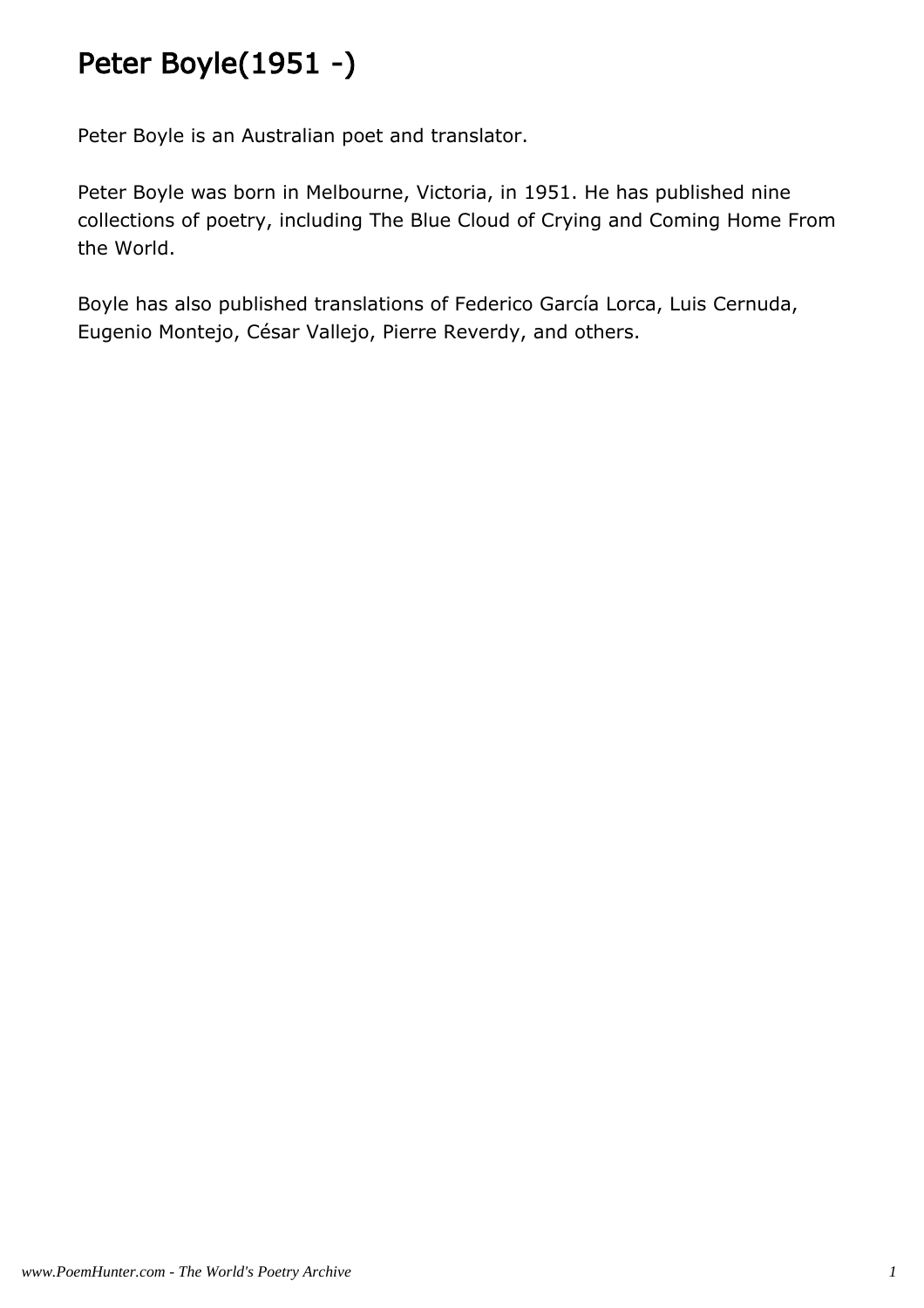#### Education

Seven years old, on loan to an uncle and a bundle of cash went missing. For three days locked in a room, beaten. The golden orbs of pennies roasted in an oven removed by tongs glisten on a child's skin as she screams and screams. These round white scars that remain even today without pigment without the shadow of colour with only the ash's afterglow.

After telling that story you burnt your hand on the iron, burnt it yourself, your punishment for breaking silence.

You rushed to the balcony but they pulled you back inside. You wanted to spit, to scream insults at the soldiers to stop them beating up the old man in the street. "Listen," she said as she held you back, your mother. "Listen, you have to learn to say nothing." Learn to be nobody. Learn to be the white wall that has no face and no tongue.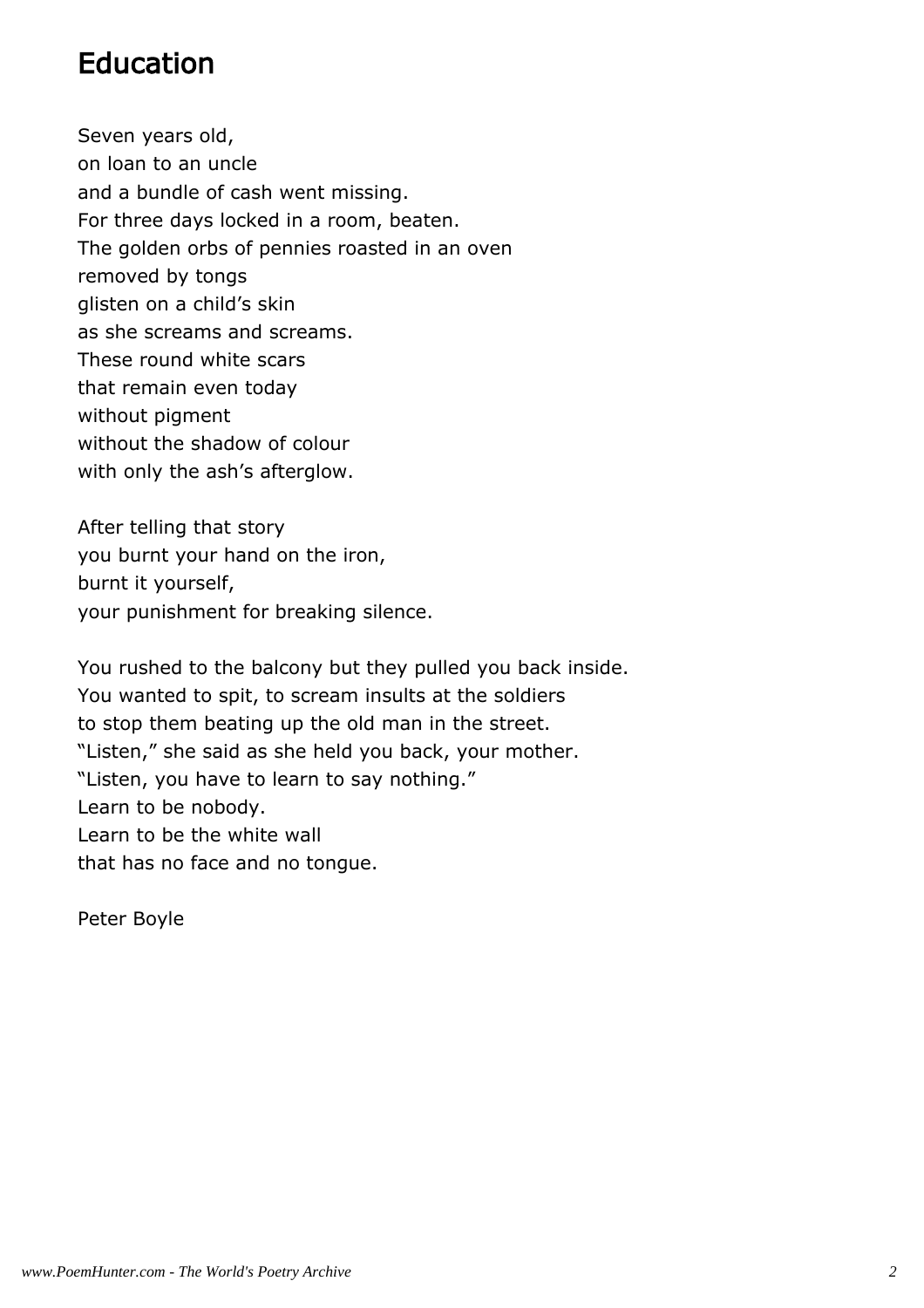#### Four Voices For A Century

1. Rilke in Paris (1902)

I am learning to see: long dark streets, a certain wall, the intestines of houses left open to the sky, pipes hanging like disconnected throats. Hours spent in the hospital, a face among all the faces, watching the play of sunlight on a wall. When later I sought to explain my predicament to the doctors the phrases learned off so carefully all turned into birds pecking and banging wildly against the window. Asked to wait once again I caught the smell of electricity poured into people's heads, then fled a long way down tunnels, to wake on an embankment facing the deep quiet of the Seine. I have seen more: a troop of madmen holding hands as they enter the clinic, old lottery selling women whose toothless mouths suck and slather, a family of acrobats setting up for their performance on a path through the Luxembourg gardens. Above all, the blind man on the bridge, so grey and worn and forgotten like a chalked stone on some long disused road. He had about him a frayed cloak marked by what I took to be stars. As he tapped his way through the crowd I saw in him a powerless judge bringing the world to a halt.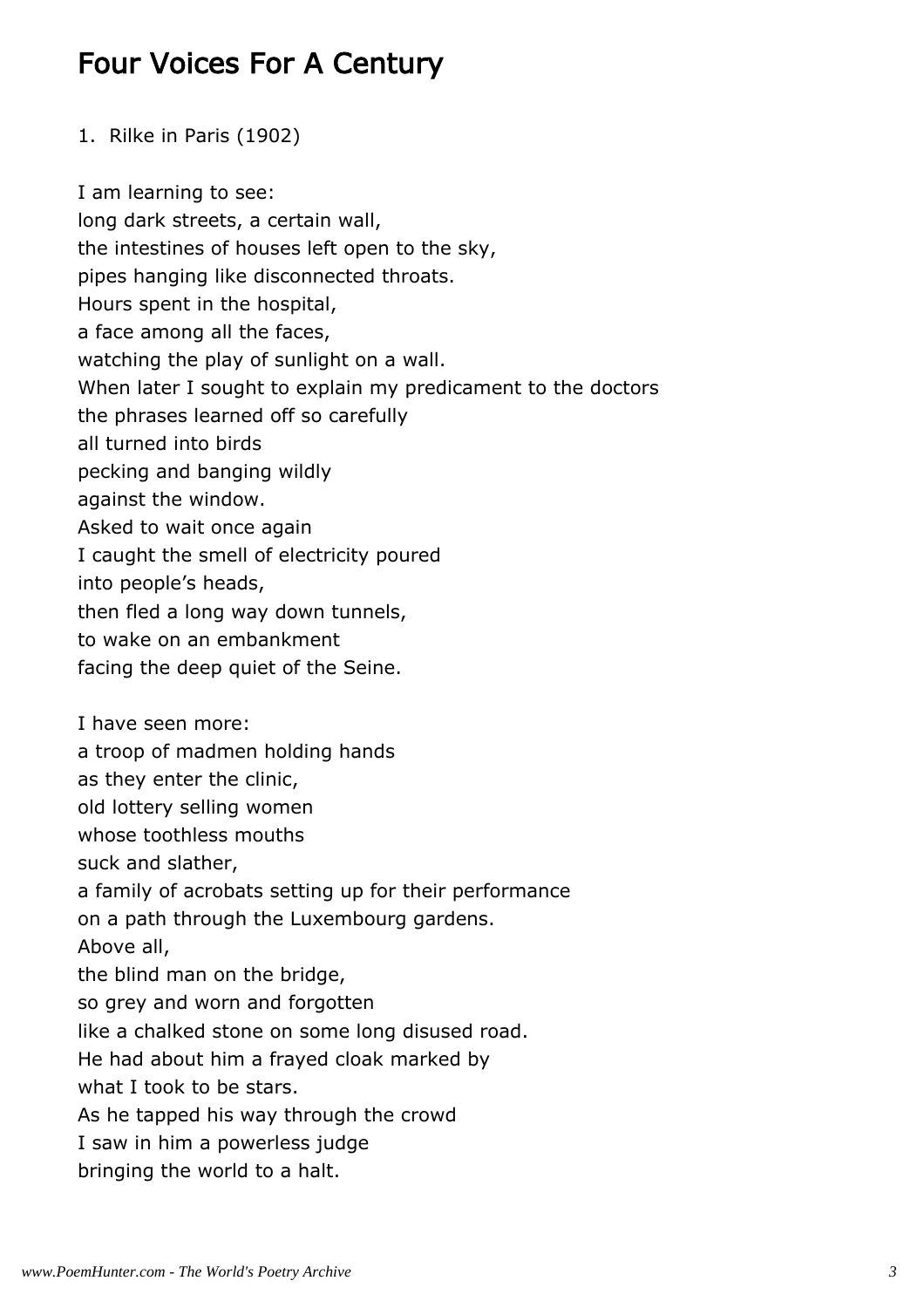And beyond all seeing invisible roads carrying me to the edge of breakdown. Some twilight from a high window a tear that stretched across skies, across years. Meeting the truth of hands: my own hand among all the hands, going out, losing itself, becoming indistinguishable, and then (my pen does an ellipse of shame as I write this) the pure moment of horror of others, of disappearing forever among them, of their skin and their smell and of quiet anonymous deaths.

So I walk each day across this town as in an evil wood without end. For when the forests of Europe were felled the wolves and the fears fled into the cities like the secret leer in the handcrafted woodwork in Nuremburg or the goblins, the dark duendes, that conceal themselves in the corners of great Cathedrals as in the Kölnischer Dom. At times it is as if I could touch the coming horror and then it is all inside me but without words as I stood the first time before Rodin's Portals of Hell.

For the moment I seek to grow and be worthy. I live on vegetables where possible to be close to what is simple and alone without wine in this city of dying laughter I seek to grow clear and invisible. To be empty and whole. To be the road of a single journey. To be only expression.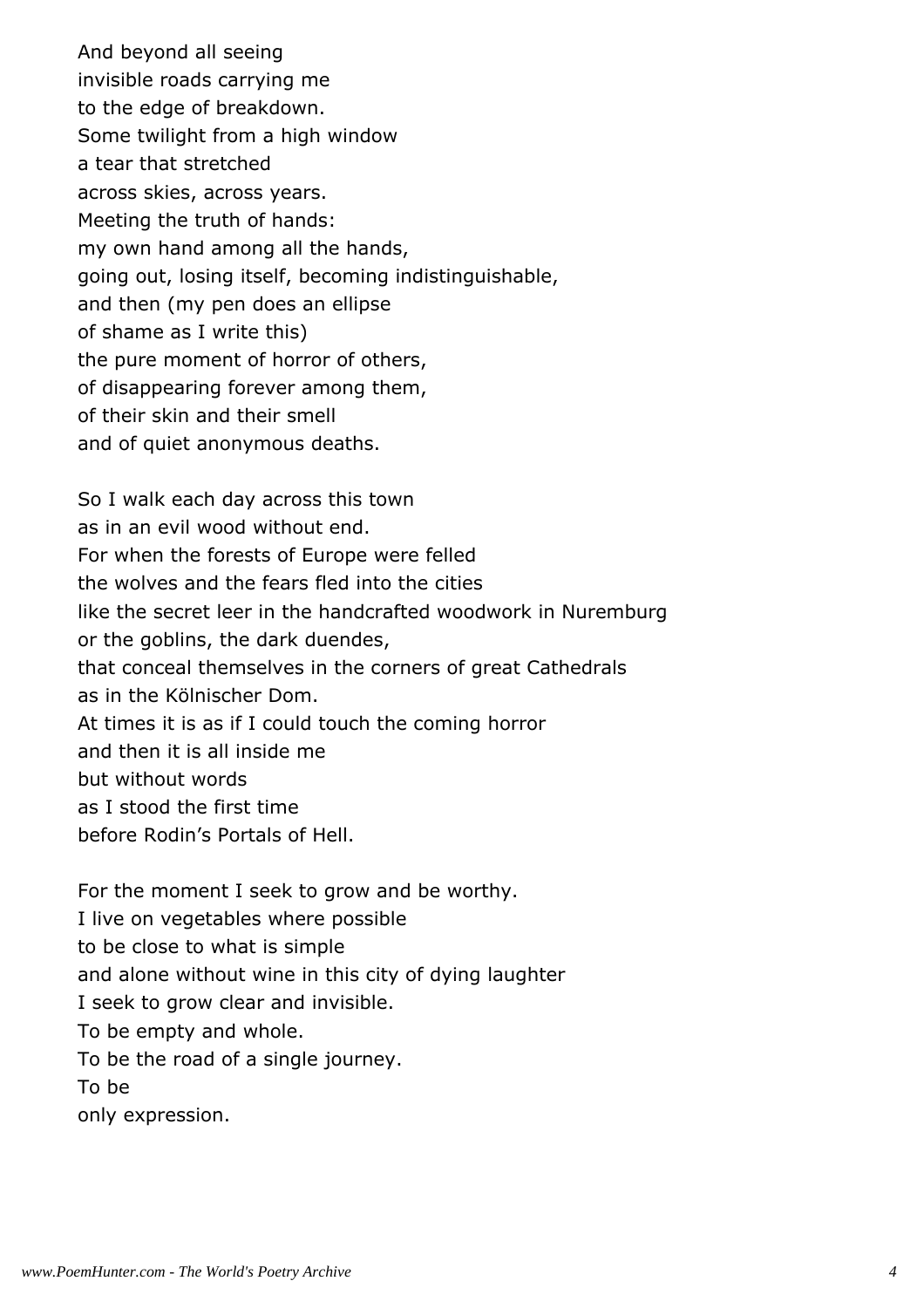I write these notes because I do not yet know what myth I want to construct. I am learning to hate this above all am learning the science and exact measure of how others hate, how hate is transmitted. I am seeing behind the faces seeing so accurately how this animal, the city, is put together. There is in all this a form behind surfaces a formula I can almost name. I believe I am touching truth, not truth as others have known it the truth of the past but future truth. I see men and women moving around believing this is the past still 1850 tea on the balcony a stage-set managed by families with names. Yet a new earth is present in the eyes of the very poor, the outsiders, all those seeking work and the beautiful anonymous thugs I will one day use.

I know I must harness my strength. I live almost entirely on vegetables and avoid all alcohol. I seek the sharpest concentration to realise what I know is inside me. In the bars and on benches I see men crumpled by life and at times I have stood transfixed by horror of others, of their skin and their smell. I have discovered – I think you could call it terror – of all those for whom life is one long anonymous death

So I walk each day across this town as in an evil wood without end and I seek out the ones to blame. I let the voices inside me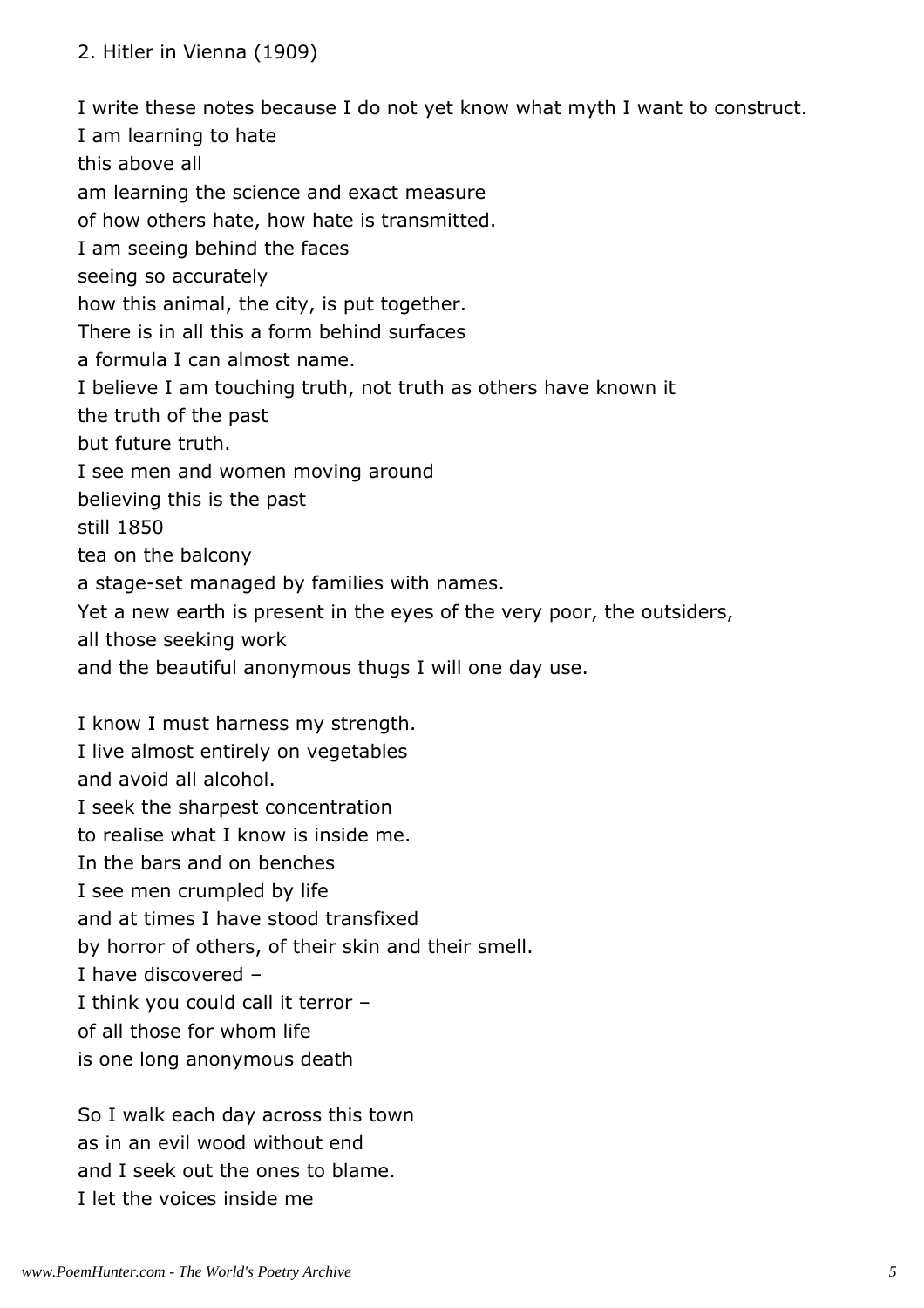dictate the ones (so, so many) to hate.

Above all I despise the assertion of values – today when required to fill in my occupation I put 'writer' yet in truth I may be the supreme anti-poet for I feel in myself no inside, no space out of which to address words that might be any more than steps towards other advantages – Shifting from room to room to confuse the authorities, to avoid Militärdienst in this polyglot mess of a dying Empire, I enjoy and despise my profound tastelessness. (Even as I write this I whisper through my teeth "every word is a ploy".)

And I say the earth is open for the one who will seize it.

3. Thomas Merton in Bangkok (1968)

Outside this hardened glass window is all of Asia. I have been out there all day sweating and chilled in a conference with monks. Here just a few hundred miles from the burning fields of Vietnam remembering (is it dream or memory?) the flight out of Japan inside the jaws of a bomber falling asleep on the hatch dream of being sprayed out along with napalm over the rice fields. Memories of my last night in Japan flags tied to small barges on the river,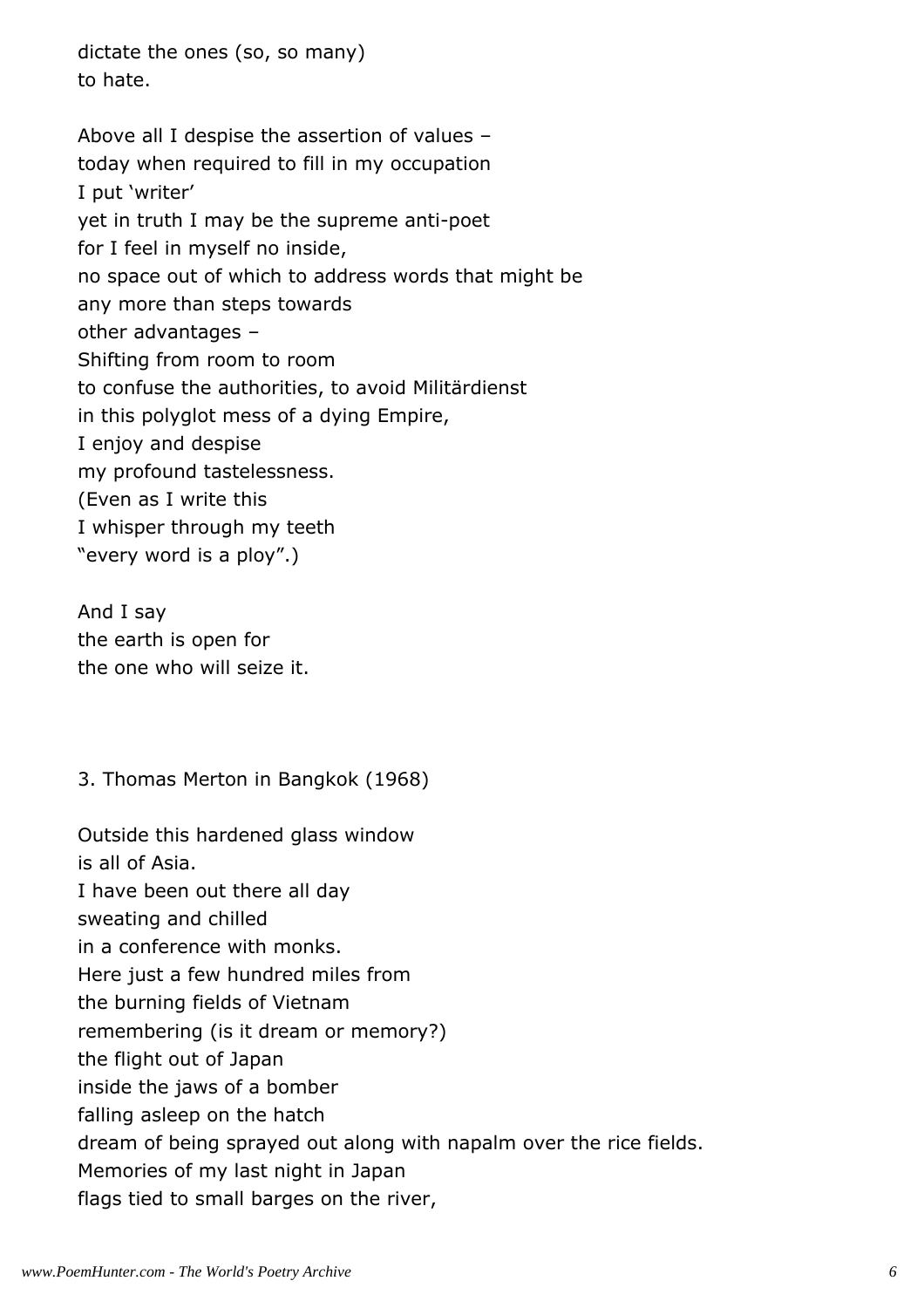little peace offerings floating down a river corrected by concrete. Remembering my friend, the young novice from Nicaragua, who taught me the lovely old poem of Jorge Manrique "Nuestras vidas son los ríos..." and yesterday exhausted, watching the enormous sermon of mud flowing in afternoon heat through the city of Bangkok, the great brown river-god laden with ferries, barges and silent old tankers, the tall spires of oil burning by day and by night on the city skyline.

What is this world outside the window to me? Gestures and glances I cannot read. In this city of millions reduced to an ageing man who wanders lost as in an evil wood without end, my eyes drink heat and petrol, drink slowly the heavy sky, that coffin lid. Even as I miss the contemplative quiet of Kentucky I feel I have never understood prayer, the one power I have in this darkness. I would like to simplify my life, to live entirely on vegetables, to keep the mind unclouded to let the voices inside and outside me heal and speak praise.

The heat of the day steaming over, I head for the shower. Time later to try out the portable fan that sits looking battered in its own due corner.

4. Child on Smoky Mountain, Manila

He eyes the fishbones.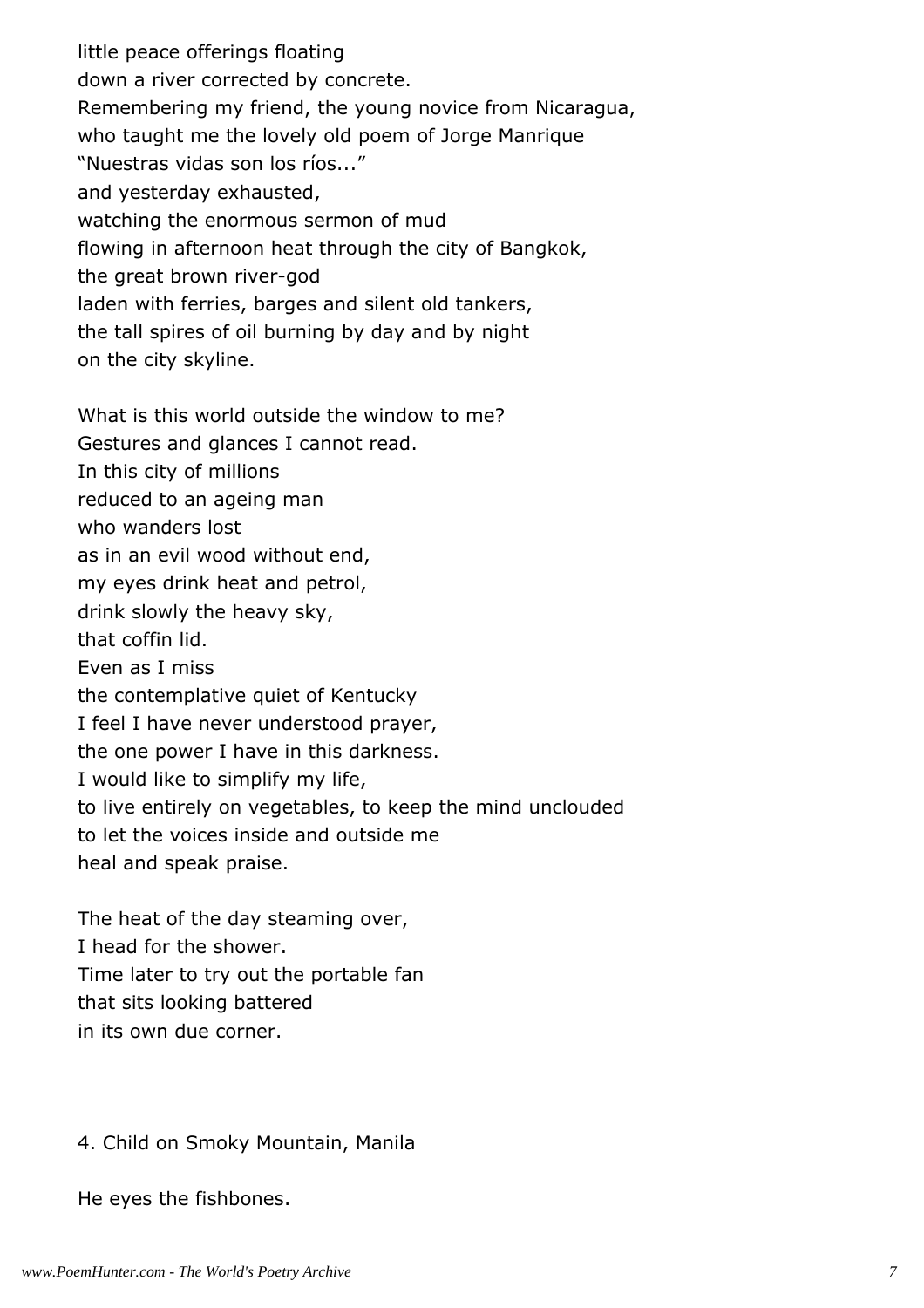An elemental hush in the collection of junk. He strips bare the husk of tape from a broken cassette. The drowned automobile is striking roots. No matter how thin the poet wants to get his lines they will never be as thin as this child's wrist.

The mountain of refuse is the magic mountain of the ending.

It is not words or dogmas

not beliefs or passions

we fight for now –

only gnarled raw things:

a doorhandle, the rusted shoulder of a car,

a shrivelled stalk of some stripped weed

as lean as

the stick legs of the grey unshaven

males behind the wire

on a hillside in Bosnia.

The hot twisting wind

is the mountain's ear to this earth.

In the refuse pile

a shoe without heel or sole

stumbles forward.

The boy searching for food

grazes the edge of a dead pipe,

its cylindrical ache for water

now filling with mud and fishbones.

With the fragrant smoke

above the jeepney fumes, above the brown haze

of this colonial city

silting up with a life it cannot feed

this is everyone's cemetery.

On Smoky Mountain the gulls perch. Blown batteries leak their blue stain.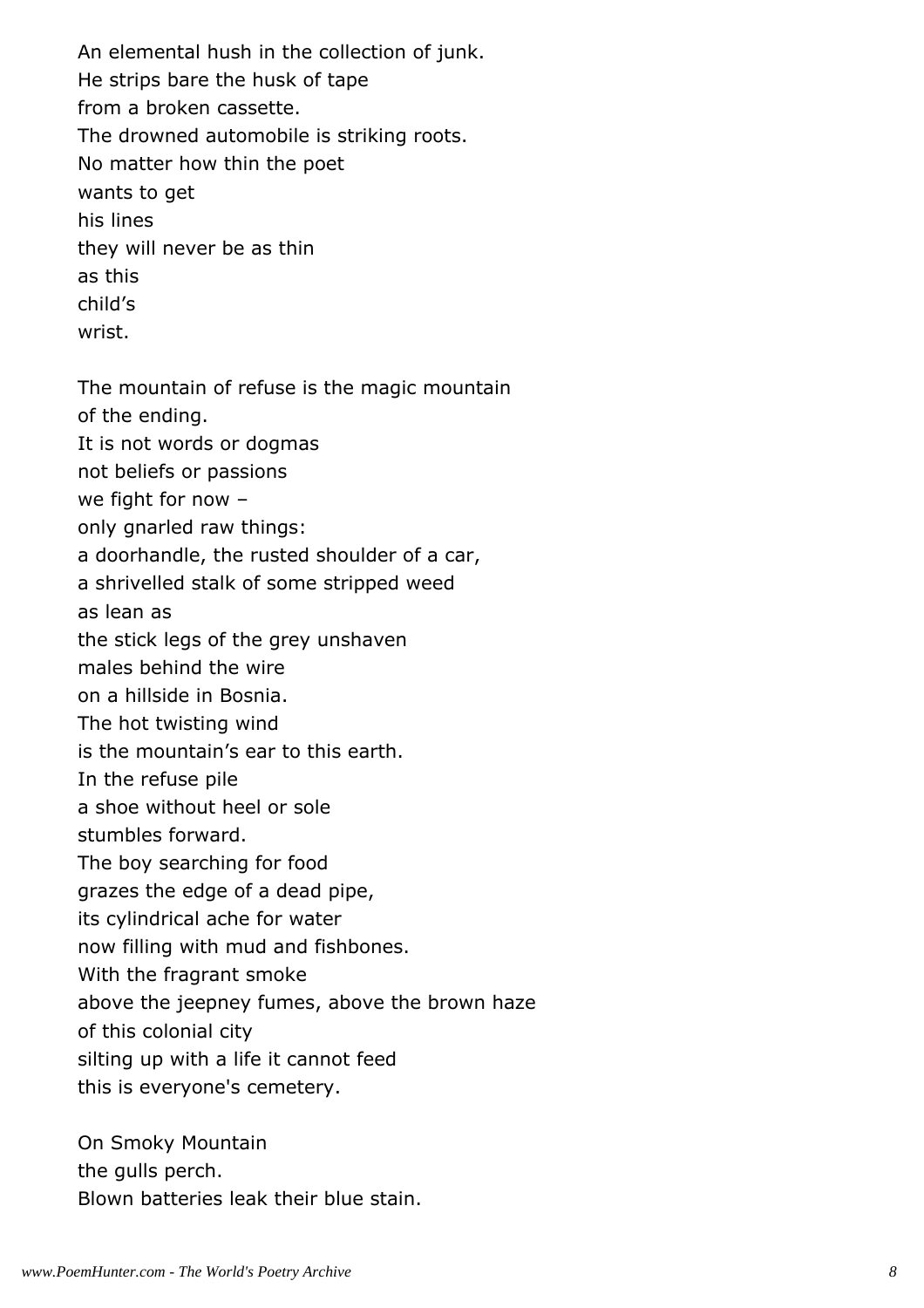In shunting yards slow trains grind their cargo of foodstuffs for Japan. Tinned and perfectly segmented pineapples creak down towards the docks. Lachrymose as angels children drift across the refuse, a face mask over mouth and eyes, the extraordinary heat of the tropics crawling across shoulders that never quite rise above the stench like a swimmer whose lips graze the crust of salt.

While just beyond them the thin river trickles down to Manila Bay.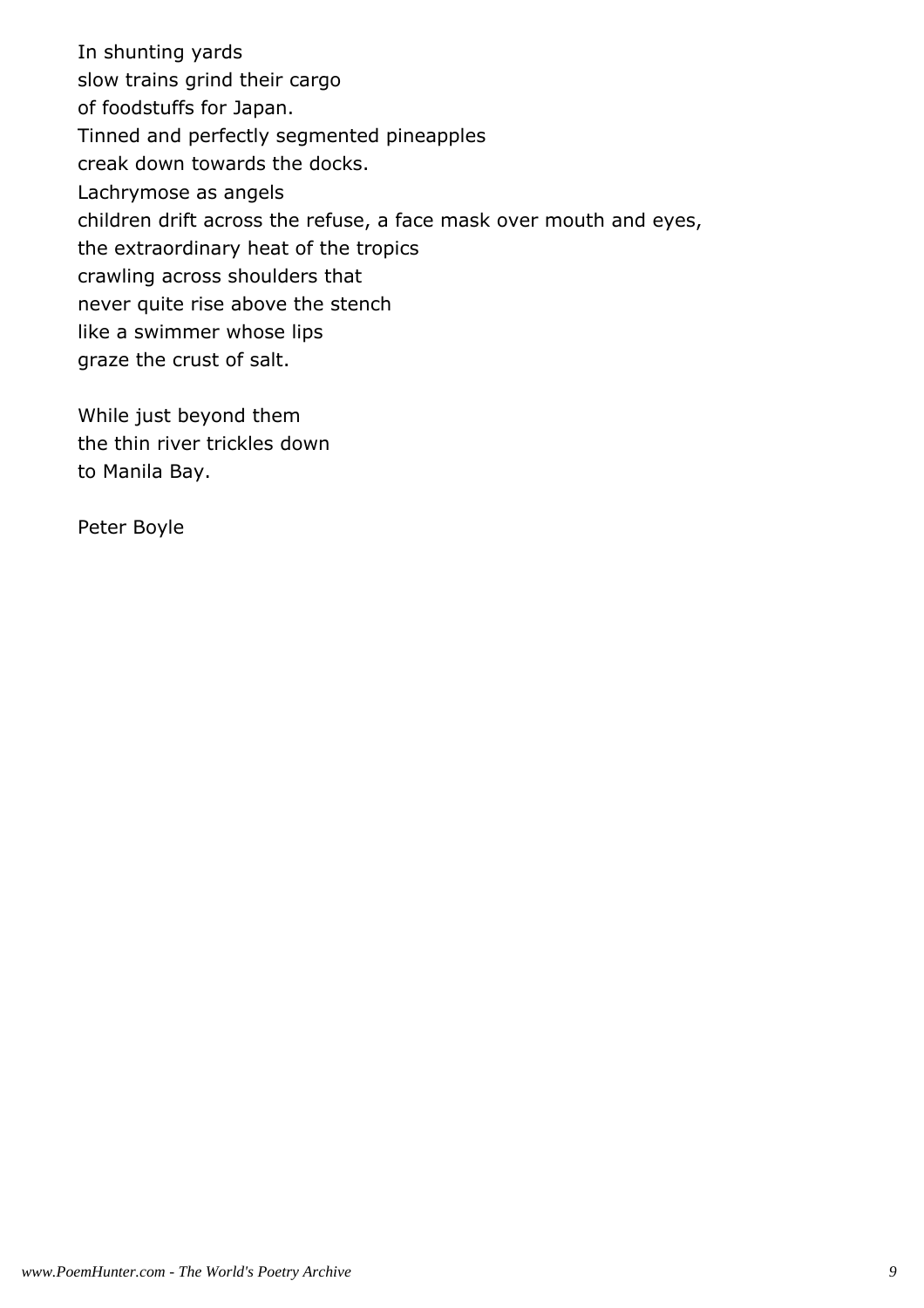# From Instructions Given To The Royal Examiners In The State Of Chi

Examine the candidate's state of mind as he inscribed the answers to all of the above and estimate the temperature of his brain cells as he lay awake in the cubicle at night longing for the raw oysters with calamansi juice of home. Assess the longevity of his nails as they quivered lightly over the brushstrokes, the density of his gaze as he reread the instructions. Reckon to the nearest decimal place the honesty of his bones as he let memory drain into the page. Calculate according to established formula the expression of his face, old or young, as his lips guessed the first hushed sounds of the rhythm and fix clearly in your mind what lay behind that face, the trembling moment of pure emptiness. Identify the direction of the wind as it hurries the leaves of all the provinces away from everything known, brushing them with the fragrance of unnamed creatures waiting to be born. Remember for what purpose you are setting down these dreams under such limited starlight. Remember the waves which are forcing you further and further off all courses into the terrible wilderness of death. Then forget all of yourself and all your hopes and write your mark and comments in the correct space for the perusal of a higher order.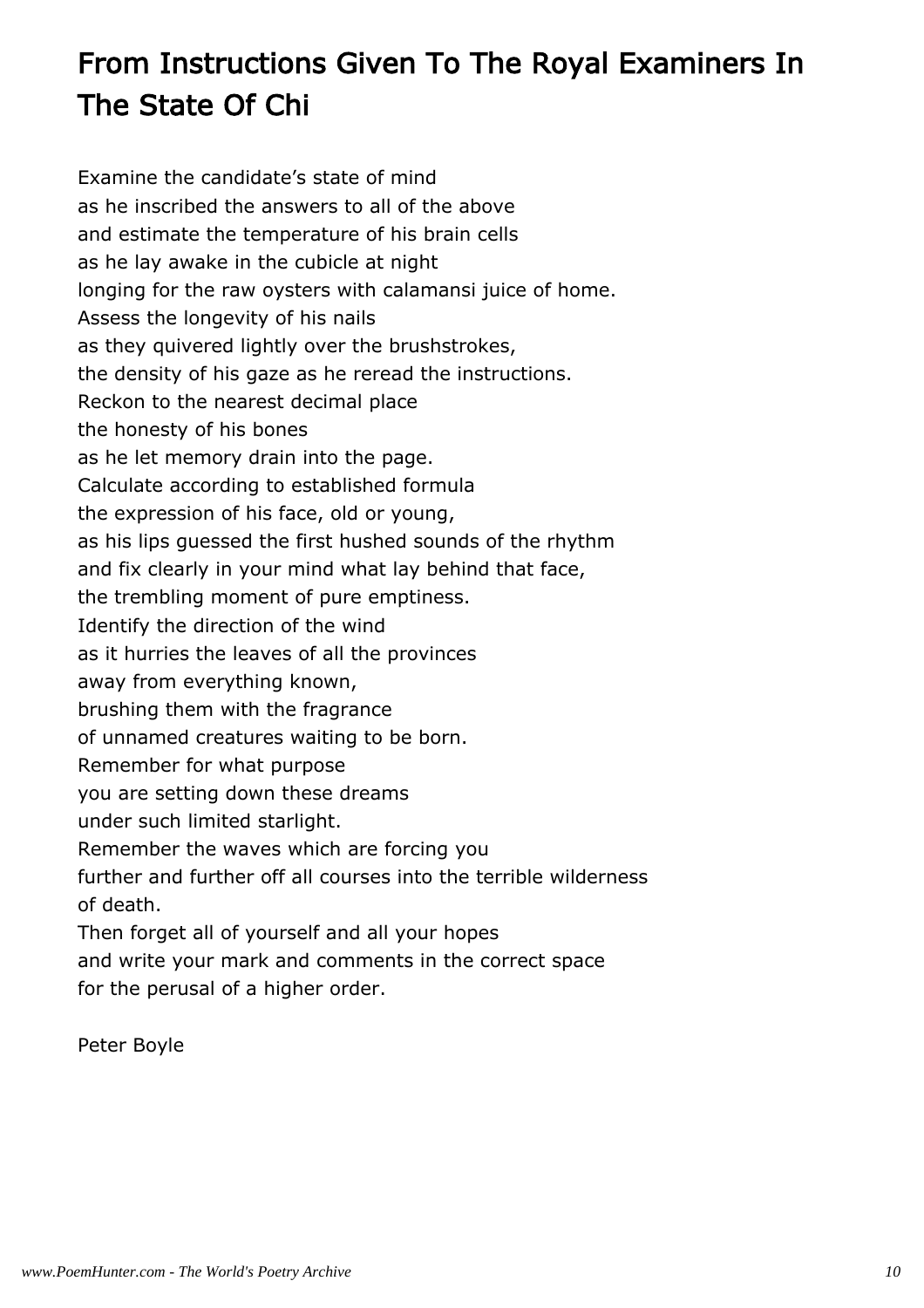## Group Portrait, Delft, Late Sixteenth Century

They opened the dikes five times that year to flood the land. Cities were torched, the inhabitants bound and gagged, then forced at lancepoint into the frozen canals. I was executing yet another portrait of the public trustees of an orphanage that their bald correctly-laced presences might shine in remote museums a thousand years hence. I enjoy the delicate way their hands rest on the title deeds for these most Christian places even as the order "No prisoners" passed along both sides or another cannonade ripped through the munitions factory burying in rubble the girls' school for genteel deportment. Each year the orphanages increased. The portraits grew heavier and heavier. The regents must have thought they would lug the weight of them into the other world. Nice money if you can get the work and no one questioned motives: fidelity to realistic details right up to the end of the earth.

These stone embankments that look like Venice but they're not Venice, here where the dark river finds its terminus, where the ship's prow seeks a tomb among the currents. Every day as I paint, winter water shivers under the footbridge. The gaunt trees shelter their starved layer of birds: at each level they define a new habitation. I once captured the local birds in a Biblical triptych: those rounded brutal mouths shaped by the one cry of begging, stuffing everything visible into their darkening crevasse. I wanted to paint as bluntly as words spoken during an avalanche yet all's this inevitable smooth, these muted blues that are the fashion of the age recording everything precisely as it is: each official, each battle, the new born child, the fruits on the table, the windmill on the hillside to the left at every change of season – that's what they wanted and I could do it,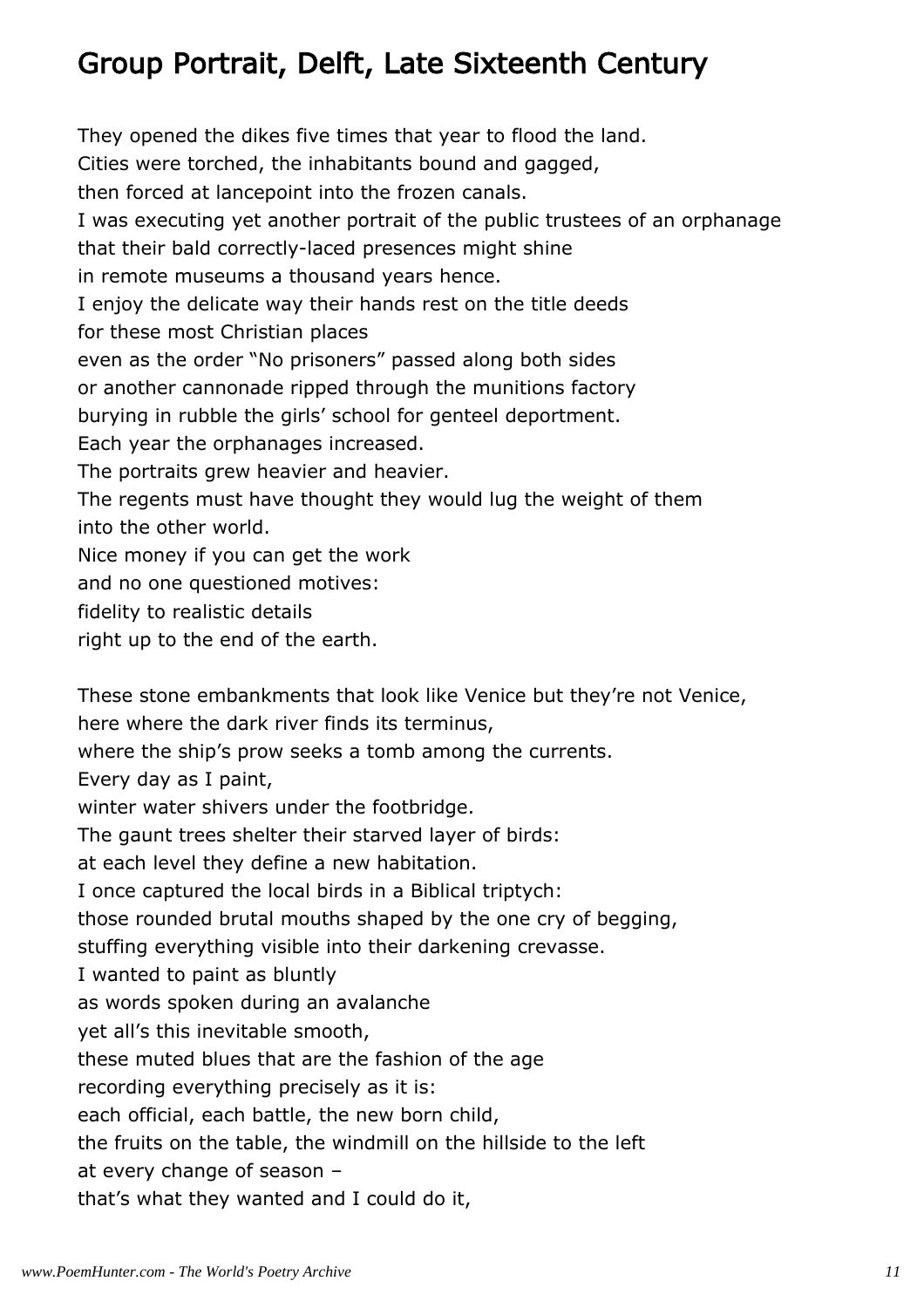making present to the touch each thing as it passes into amnesia.

Today at the abandoned Cathedral the Italian master continues his rehearsals. No one notices how there's a wobbling at the core of his music and no matter how high the dancers kick their heels they will never find solid ground. The goodly burghers will follow the streamers and no one thinks twice of the five servant girls penned in their cages awaiting the sentence of beheading for certain lewd practices as reported by their illustrious employers. Each day the ocean grows outside the dike. The wounds in the sky slowly multiply. Ever more threatening the viking ships come closer. I continue these stern faces, hands folded in laps, apocalypse near Delft, the circle sealed. Long needles knit the great cloaks for our third winter in the trenches. The troops of the Duke of Alba torch another outlying settlement while the regents' faces betray no emotion.

They know the civilization I smear on this canvas will last a thousand years.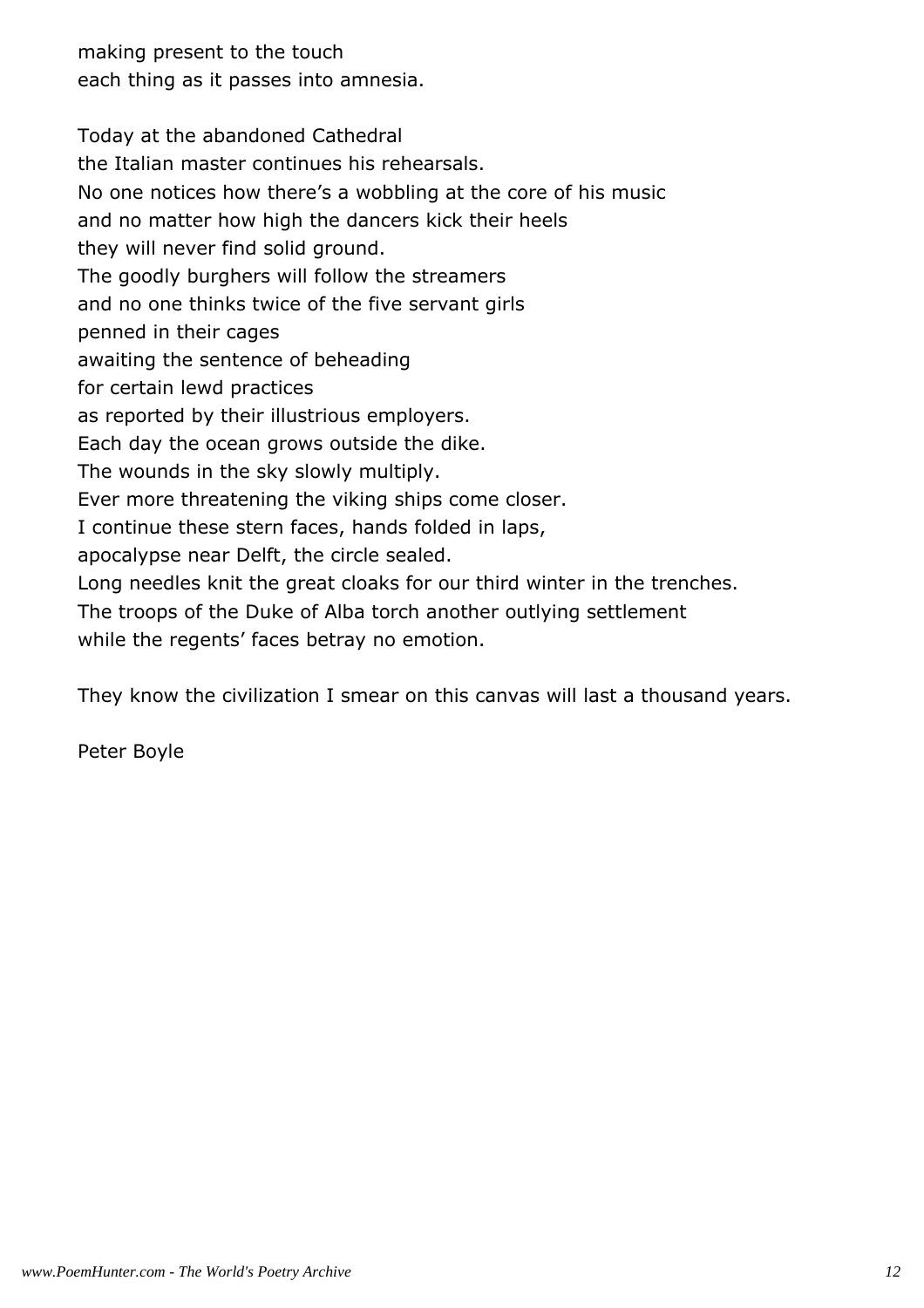# In The Small Hours

It's three am in the morning of a day you won't enter for so many hours. Where you are yesterday's sunlight still bathes your feet as you walk and tonight hearing your voice I worried that one day I'll lose my images of all those I love. Outside the city's still restless: taxis alert and shiny as golden birds waiting for the crumbs of dawn. At fifty-five I know so little how to live. In cafes across this city lovers still hold hands and cups balance on the edges of tables. Darkness falls around me like soft snow. Beside the narrow bed my night-light is staring right into me. I will hold your voice inside me as long as I can. When I sleep you'll go on walking through a steady explosion of white flowers.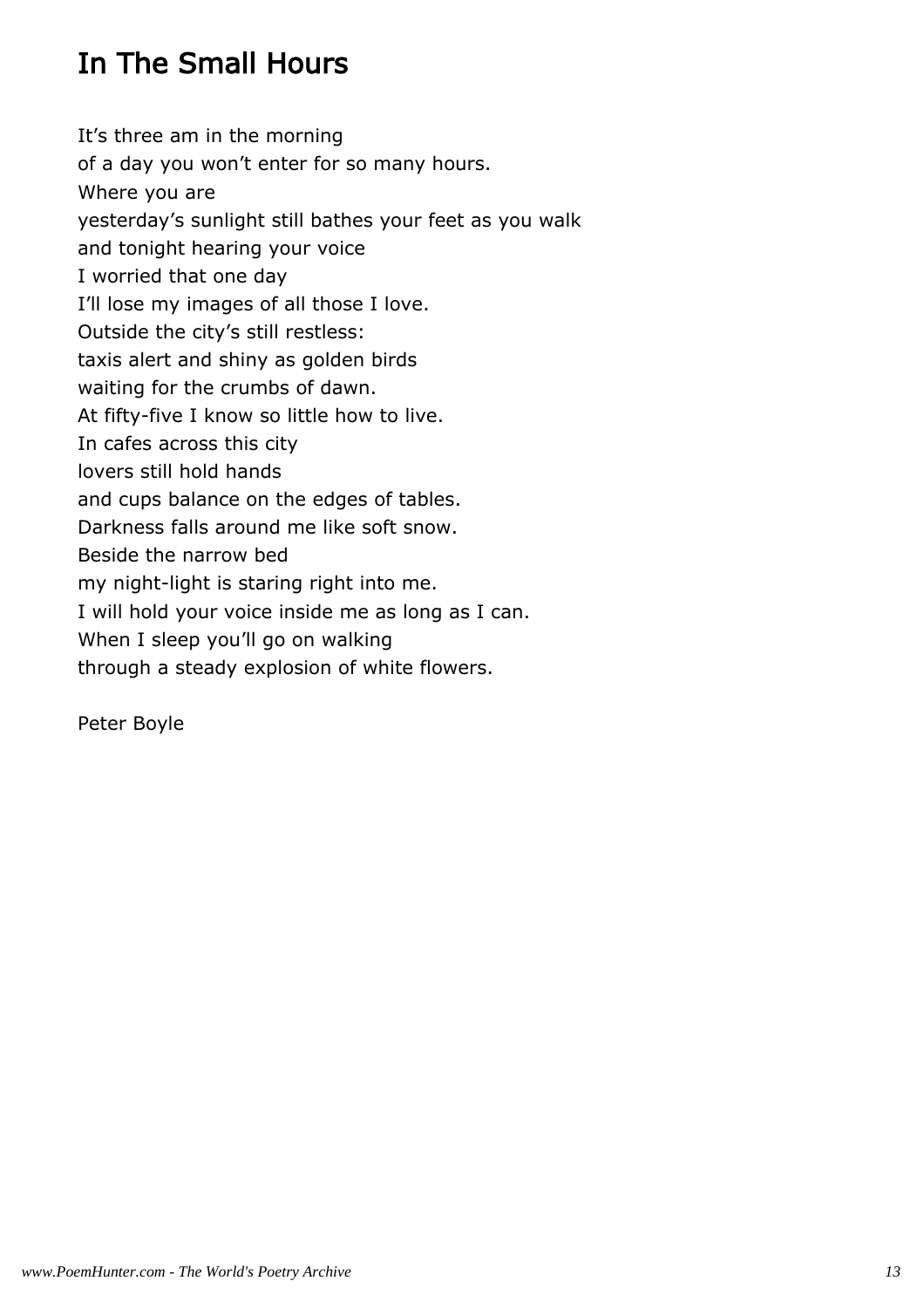#### Missing Words

I don't know how many things there are in this world that have no name. The soft inner side of the elbow, webbed skin between the fingers, a day that wanders out beyond the tidal limits and no longer knows how to summon the moon it has lost, my firstborn who gazes about himself when the TV dies and there is a strange absence in his world. I was looking for a great encyclopaedia, the secret dictionary of all the missing words. I wanted to consult its index and find out what I could have become. The sound the clock makes when it is disconnected and taken down from the wall but can't lose the habit of trying to jerk itself forward. The look of old socks drying on a rack in the kitchen all through a winter night, hanging starched and sad opposite the wedding photographs. A word for your face when you know you can't love but would almost like to try. The blurred point of merger between fresh storm damage to a house and the deep fissures that have always been there. Walking down the corridor to the front door with inexplicable elation in my chest as if everything was about to start, as if my love had just arrived, escaped from a burning world, and at the same time clenched in my taut wrists, my hands, the thin bones of my arms, the certainty that everything has long been over.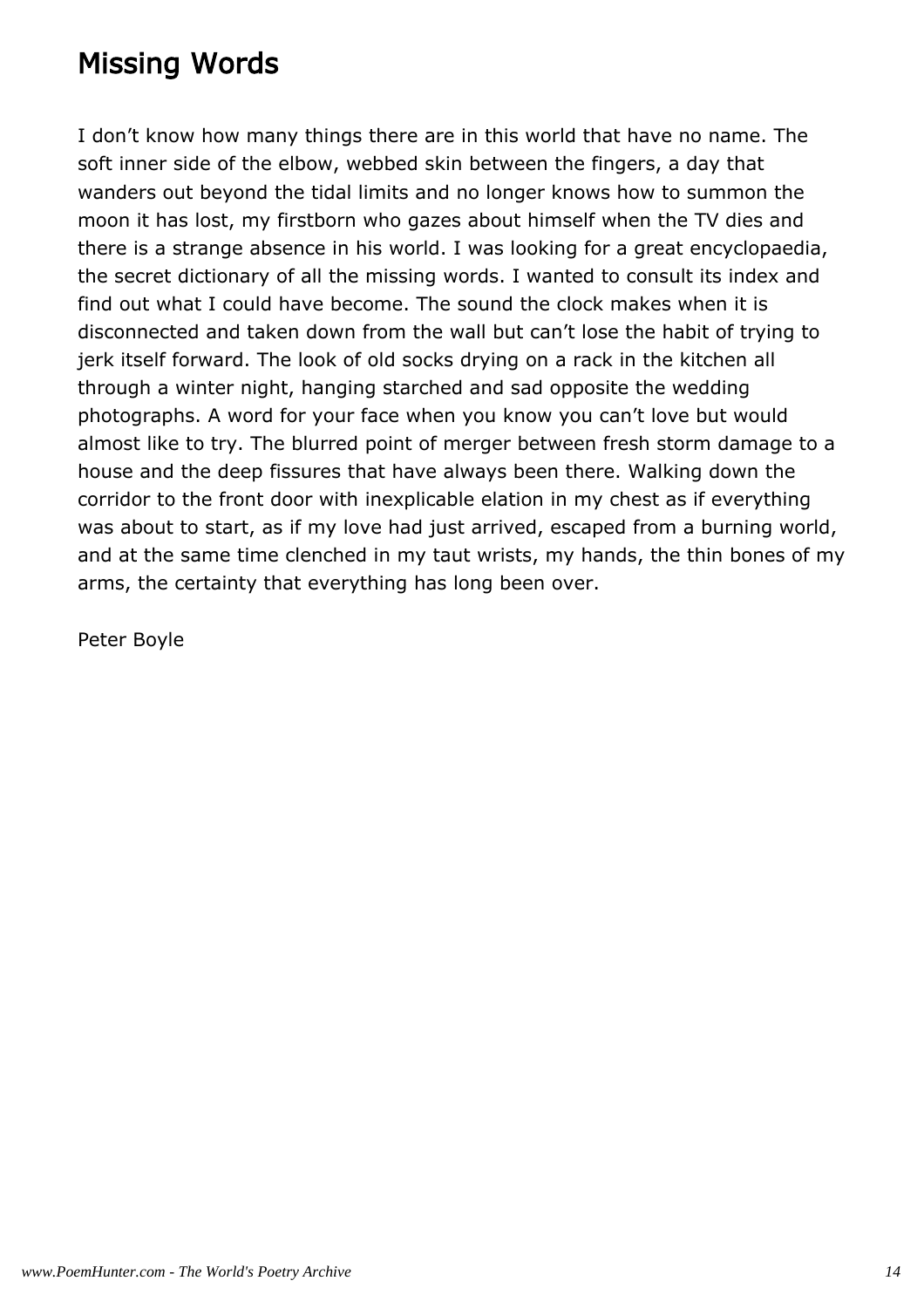#### Separation

You in the high-walled fortress of sleep I on an island of wakefulness bird-haunted, trapped by mist

You eyeing the warm milk of suspicion I drinking the green rain of the seagull's ocean

You on the red deck of the last ferry going under I on the amusement pier lost in the crowd

You going forward into the mirror I crawling backward into the teeth's cavity

You in sunglasses walking towards the sea on a street that backs into the sun I sliding on ice across the abandoned freeway

You in prison waiting for redemption I in the asylum counting billiard balls

You climbing stairways, humping buckets of soapy fisheyes I descending the silver elevators, escorted by clouds

You on the night bus that leaves from the ferry wharf and goes across the stone desert to the other side of the earth I on the top floor of the brightly lit hospital, beating the glass with my hands

The night is cold The poplars are grey in the headlights

You have opened the paragraph of silence I was closing the volume of inaudible sound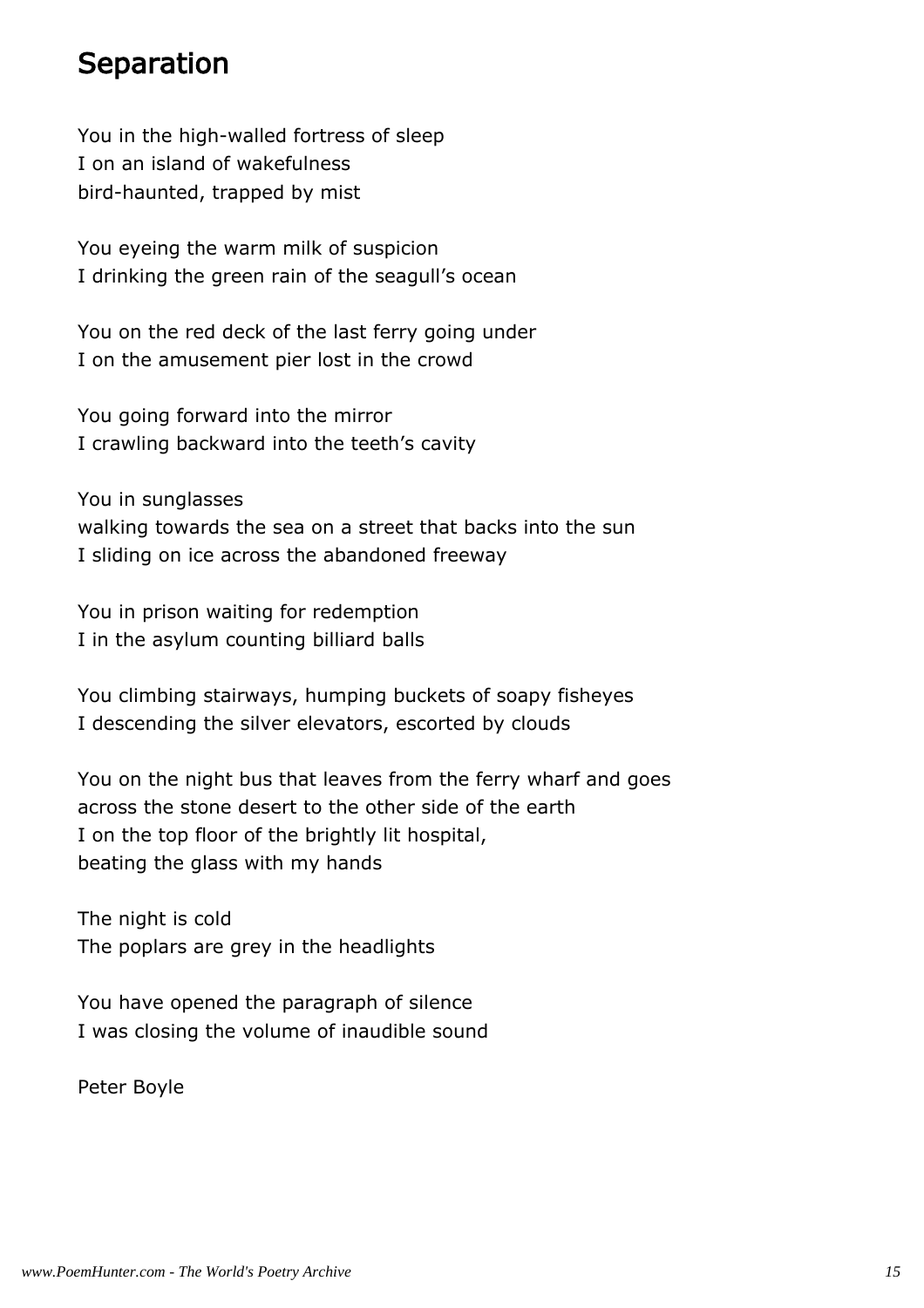#### Some Mountains

The mountain beyond that pass has no name. It is too old for us to name it. The sea has the same colour as the sky but the mountain has the same colour as sand. Sand is not earth but a fluid shoreline that leads to the great cities. When we are tired we buy up land on the edges of the great cities so we can sit and watch the insomniac journey of sand. Its slow exodus across the horizon teaches us how to prepare for sleep. When flowers open on a day filled with sand all the water in the world will not quench their thirst.

I send words to you from so far off aiming to shape you towards the exquisite openness of love, but over and over I collapse in the effort to invent a life. Walking on sand has taught me I can no longer count on making it to any shore. Your eyes as I imagine them I will go on kissing gently and sheltering beneath. It may be that simply wishing you such tenderness will help you wake one day calmer, more deeply held by the world's alignment, ready to find another and love. We cannot name sandgrains or some mountains but perhaps they can name us.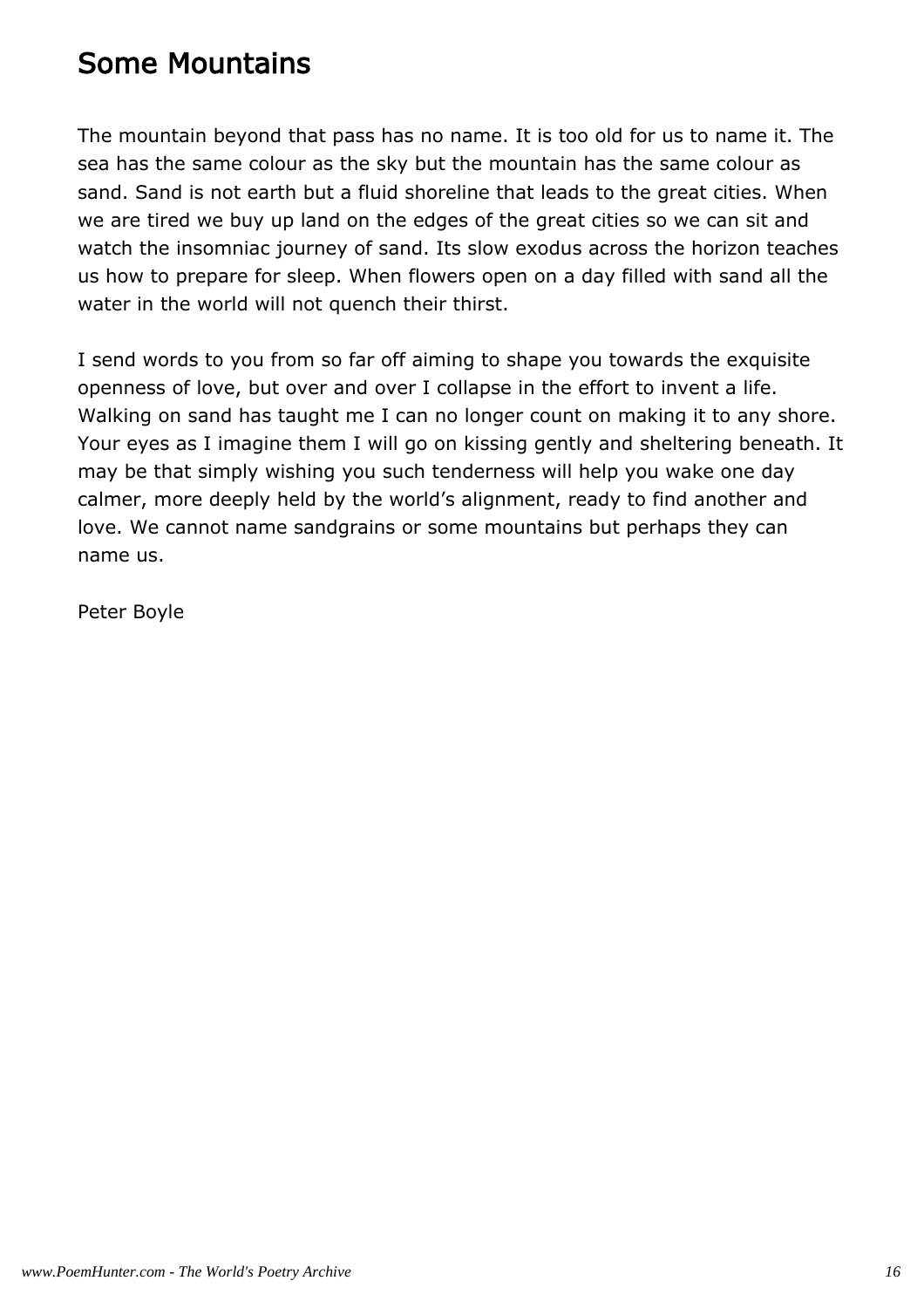## The Apocrypha Of William O'shaunessy: Book I, Xvi

In the time of the great emergency Enobius, the Emperor of the Palmyran legions, was banished beyond the Ister on the charge of necromancy. Yet it is well known that, rather than contacting the dead, he was simply a man haunted by the future. "Wherever I go," he lamented, "I see only the future." The turning point happened on a day of unprecedented calm throughout the empire. On the battlements of a fortress on the Illyrian coast he heard angelic spirits reciting in a voice louder than all human voices long intolerably harsh lines of verse which he knew were being dictated to a poet who was to pace these same battlements over a thousand years in the future. Enobius heard only part of the angelic speech but knew that the poet of the future likewise heard only a small part. And there does not exist any one time, he found himself saying, when all the fragments of the angels can be heard simultaneously. This lack of simultaneity haunted and tormented him. He came to suspect that every true utterance slipped between the ghost future he sensed all around him and the physical future that would come. After this revelation in the Illyrian fortress, wherever he went he began to secrete notes in hiding places in the several languages he knew and whatever other languages he could master, foretelling what the whispered voices around him were saying. Yet despair overtook him as he fell under the conviction that all the languages of his world would vanish before the future could arrive. A tormented and wearied man, his one hope, he said, was death – in death, he said, he might at last be released into the limitless blessing of the past.

(Diogenes Caserius, The Deeds of the Neglected Emperors)

Footnote: Much of Enobius's best work was lost as a result of his relentless habit of writing in as many languages as possible – most of these tongues now long since forgotten. Among the papyri in various libraries in Alexandria and Cairo are fragments thought to be in crypto-Dacian, early Numidean, mezzo-Akkanite and the secret language of Ur. In the last year of his life Enobius wrote the poem that begins "In which of my languages will I die?" but was then overwhelmed by the conviction that someone in the future was writing the same poem but with some teasing slight variation. In despair he wrote "Everything I write plagiarizes the future."

(Dr Antoine Leme12:08 23/07/2007surier, assistant curator, The Secret Library Trust of Lower Egypt, 1855)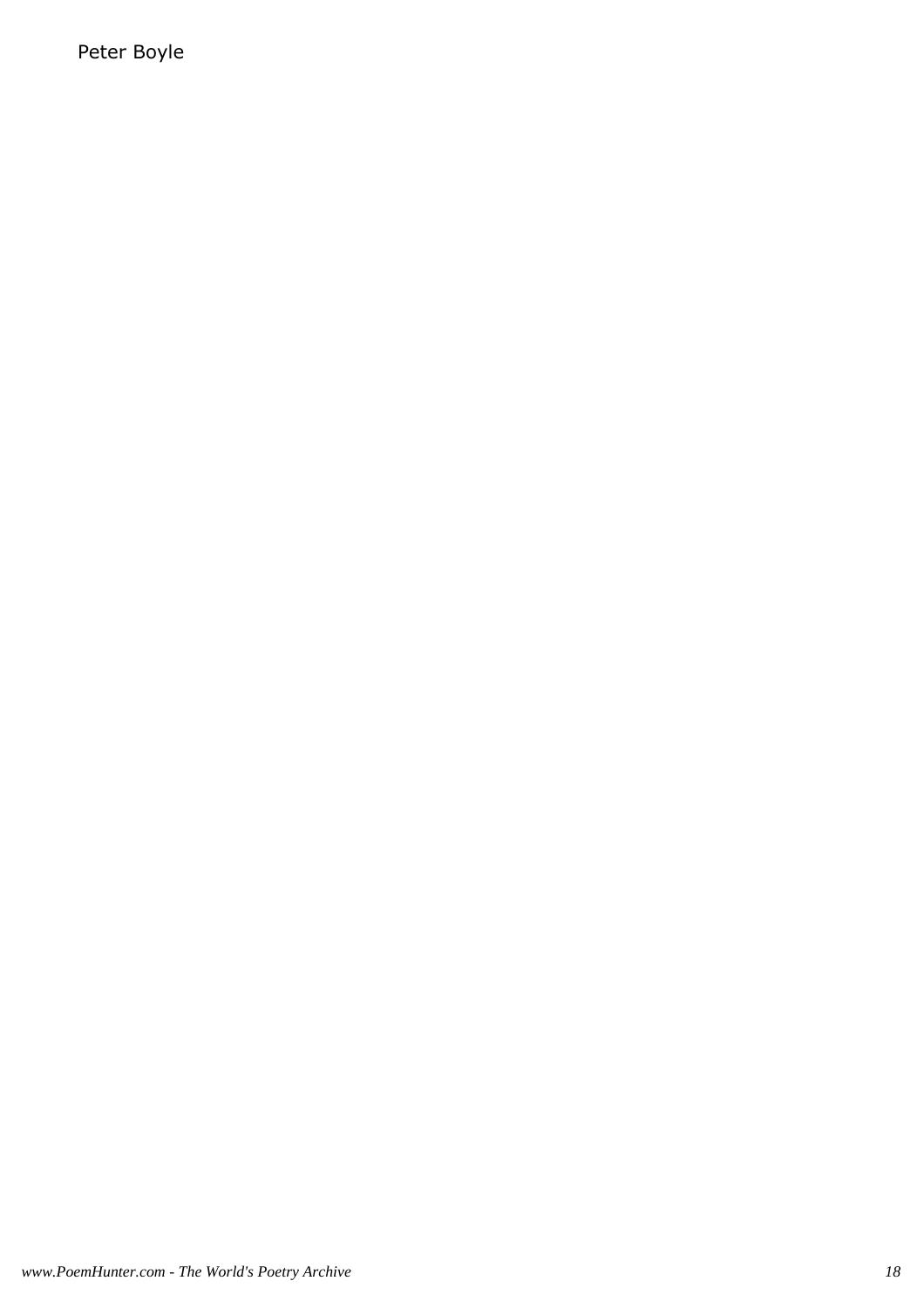## The Apocrypha Of William O'shaunessy: Book I, Xvii

Anaximenes was the first to calculate accurately the size of the universe. Whereas Nepenthe, daughter of the mathematician Ptarchus, devised the constant for the weight of the sky. Her cousin Mystra proved the different weight of varying dreams. Mystra was the first to show conclusively that dreams of water are far heavier than dreams of fire. When all these great and learned calculations were presented to Sarsus the third, King of Kings and ruler of all Parthia, he remained unimpressed. After all he was a man who for the first twenty five years of his life had lived in total seclusion, speaking only the language of spells and unaware that any other languages existed. To utter a word, for him, was to make that thing happen. He had difficulty understanding the idea of a language that merely reported what was – for him all words were there to bring things into being.

(Zenobia, The Chronicles of Parthia and Palmyra)

Know then of the three great languages. Beyond the Indus developed the language uniquely capable of expressing philosophical speculation and matched to the knotted and intricately curved play of reality. In Greece the true language of poetry arose with its fusion of beauty, power and the precise contours of human endurance. And in the lands of upper Egypt and greater Parthia was born the delicate and terrifying language of magic, the language that brings about whatever is desired to happen. Whilst the languages of Greece and India remain among us and have been well recorded, the language of the Magi and the Invisible Ones never travelled across borders. It was a speech that did not survive because it did not want to survive. Yet numerous are its fragments. It speaks itself in dreams and in water. It translates stars and rivers into birdsong. Once its spells raised cities, united lovers and gave youth back to the dying. But it became a confusion on the road of warriors. It feared the powerful and warlike – so it left earth.

(Macrobius, Of the Eastern Kingdoms)

Macrobius was wrong in supposing that the language of magic disappeared. Coptic as spoken in Egypt is one of its dialects that degenerated into the acceptance of everyday life. It is also a common second speech among the Scythians, Dacians and the peoples of the great desert of Fars.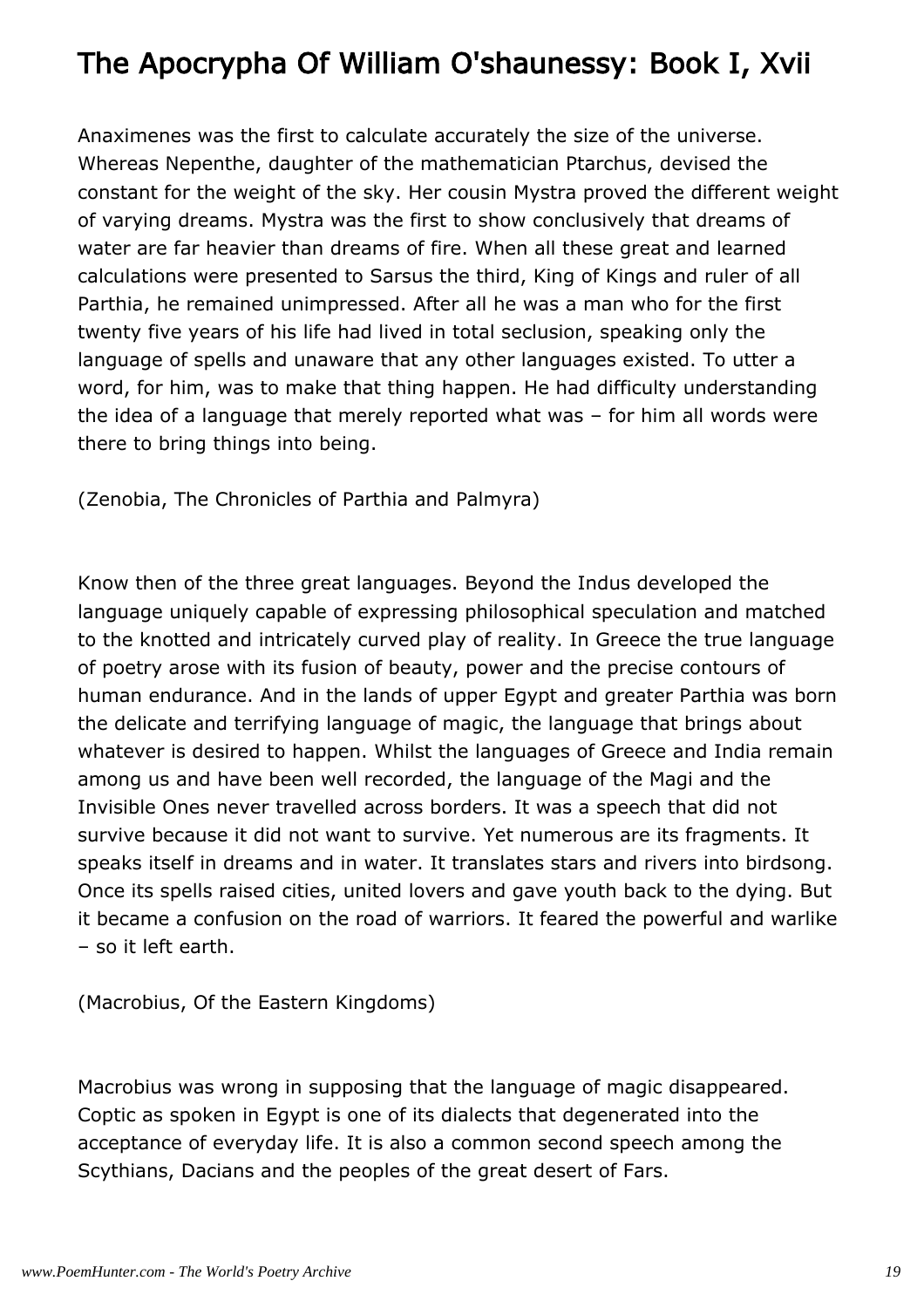(Evander, On the folly of contemporary wisdom)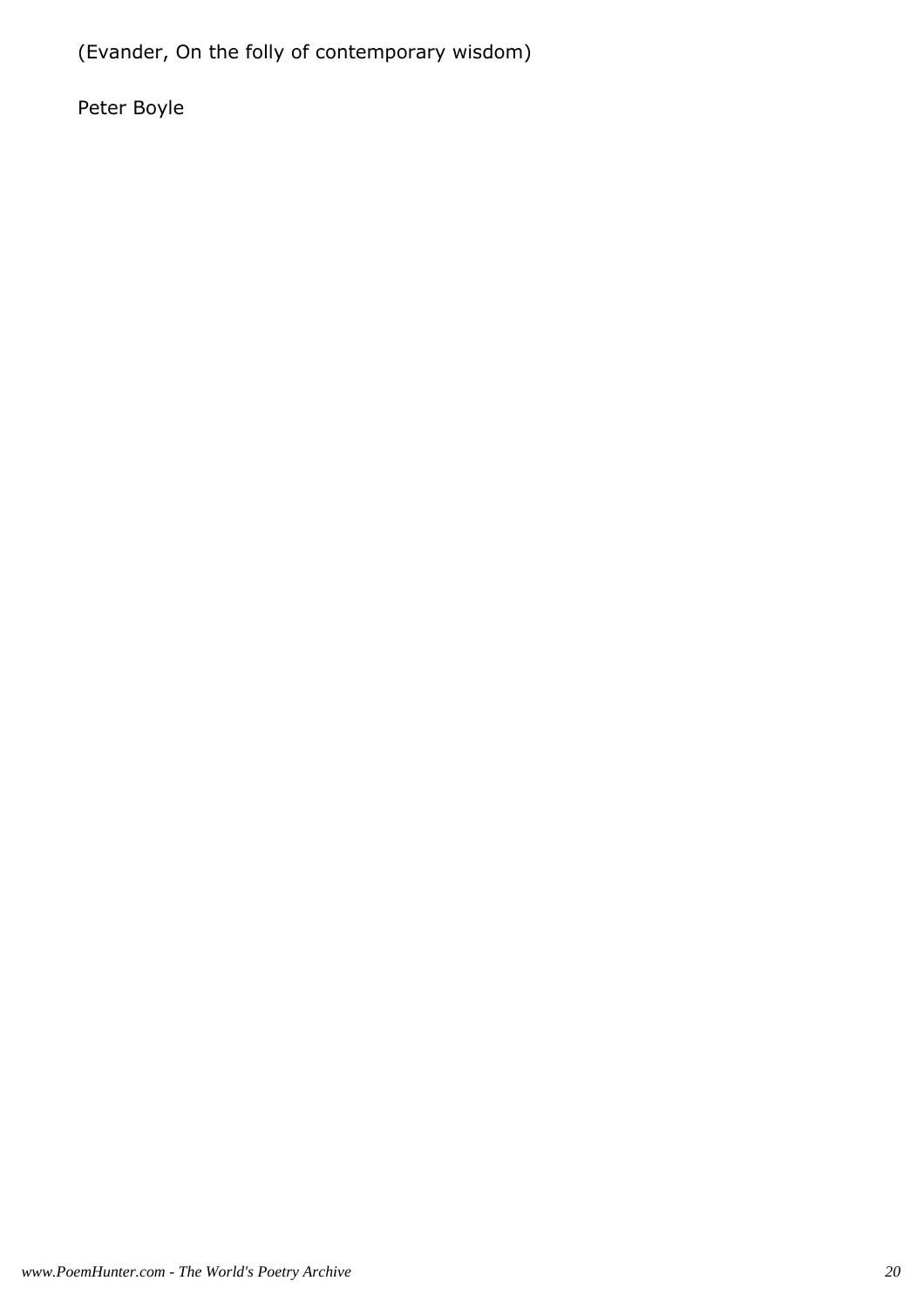## The Apocrypha Of William O'shaunessy: Book Ii, Xii

Among the ancients of our people, the Hellenic homeland and its numerous colonies and sister cities, the poet was a figure uniquely admired and deeply feared. It is well known that poems can always be altered by a poet and that therefore the only way to ensure the canonical survival of a given poem is by killing the poet. For this reason poets were reluctant to write poems, let alone complete a poem.

When a poet did know that he had finished a poem of great value he immediately had to leave his home and city, first binding his fellow citizens on solemn oath to change nothing of his poem while he was away. It only remained for him to die in exile – in this way his people would be eternally obliged to preserve his work faithfully.

In Ebtesum an opposite tradition prevailed – that poems should not be preserved but that poets should endlessly invent new poems. Though poets were deeply honoured in the same way as musicians and singers, their specific names were rarely mentioned and, in the books later surreptitiously produced – such as the Black Book of Ebtesum or the Green Book of Ebtesum, ascriptions are not made to individuals. During my own stay in Ebtesum after an evening of extraordinarily moving poetry I made the mistake of thanking and congratulating a poet on his work. As if disturbed while searching bewilderdly among lost shades, his aged face looked far away into great distances. He spoke then in a language I had never heard before yet was able to understand immediately by instinct: "For these words to flow through me," he said, "it is necessary never to think thoughts like that. Only by eliminating all desire to own, even as much as the name on my grave, can speech bless me and the silent ones allow me into their home."

(from Theophrastus, Compendium of poetic practices, most likely produced under Theophrastus' supervision as director of the Lyceum after Aristotle's death and possibly written by Aristotle's pupil Mendron who had lived many years in Egypt and travelled extensively in diverse realms.)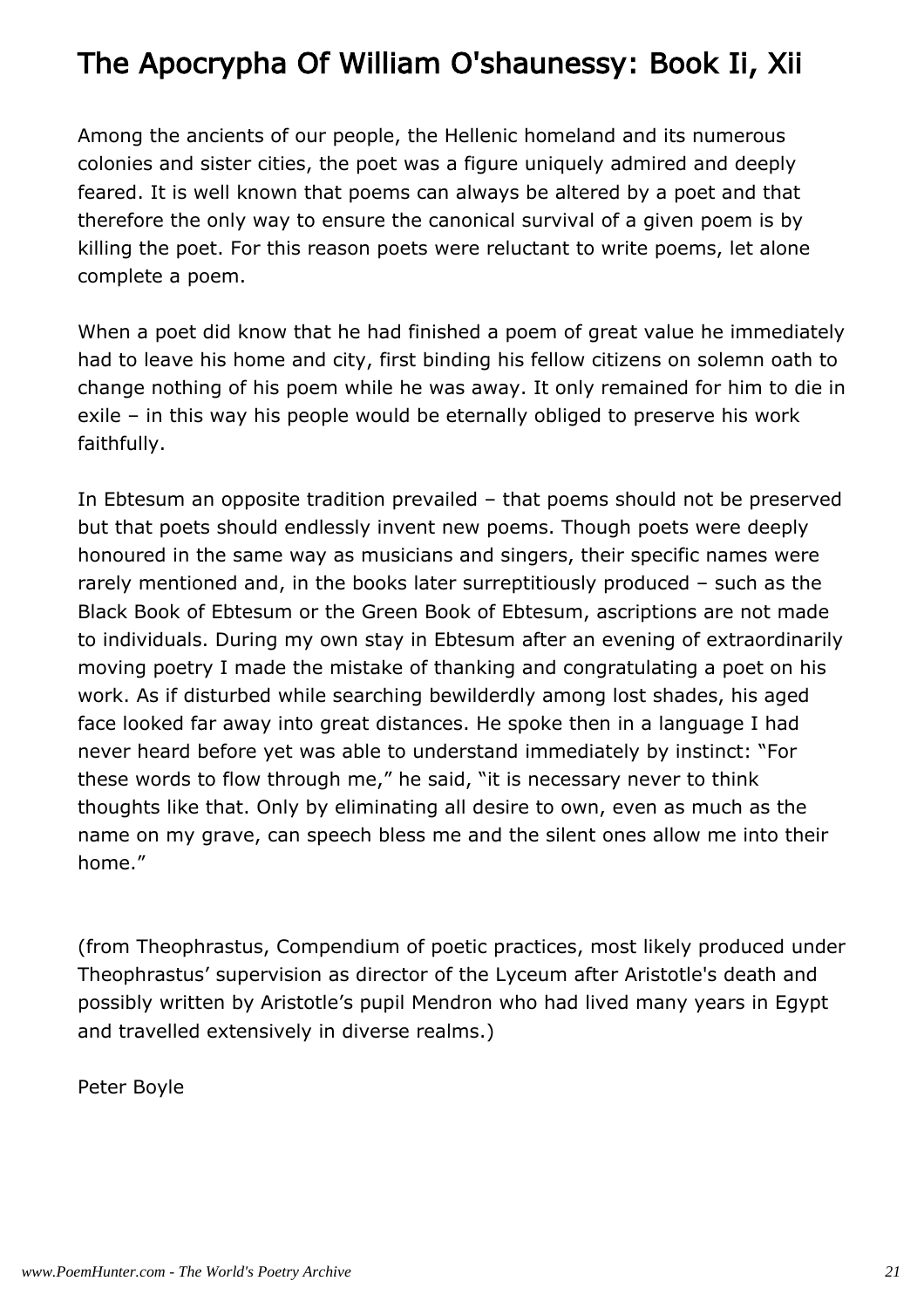## The Apocrypha Of William O'shaunessy: Book Ii, Xvii

In those days the sun was always sliding off the edge of the visible, vanishing then reappearing in the least likely places – a locked cupboard, a woman's sandal, a darkened mirror or the shallow mound of earth where a gardener might be planting a rosebush. Sometimes at noon it would turn itself inside out so that its black core glared terrifyingly towards the homes of men.

Then the great Continuator took measure and numbers were assigned to the heavens and the geometric forms were invented – the circle, the rhombus, the triangle and the apeiron eidolon – the figure where an infinity of lines redraw themselves according to the secret numbers of the universe.

From all these numbers and formulae the goddess that presides over music ordered the realm of the audible, creating the five tone scale, the nine notes and the 360 variations of resonance.

Likewise these numbers spilt into the visible and the tangible, creating architecture and the knowledge of the proportions, and the yearning for the intuitive numbers that men recognise as beauty.

Yet in the human heart the sun still vanishes at random and all formula fail. The black core of the universe cannot be caught in the web that measures, does not answer to the laws of the Mathemasis. Heedless it burns through eye and hand. As space it is the vortex that consumes, in the world of men it is the unlimited war that destroys. [??????? ????µ??, ?? ?????????µ???]

(Photius of Aegispotami, Against Pythagoras)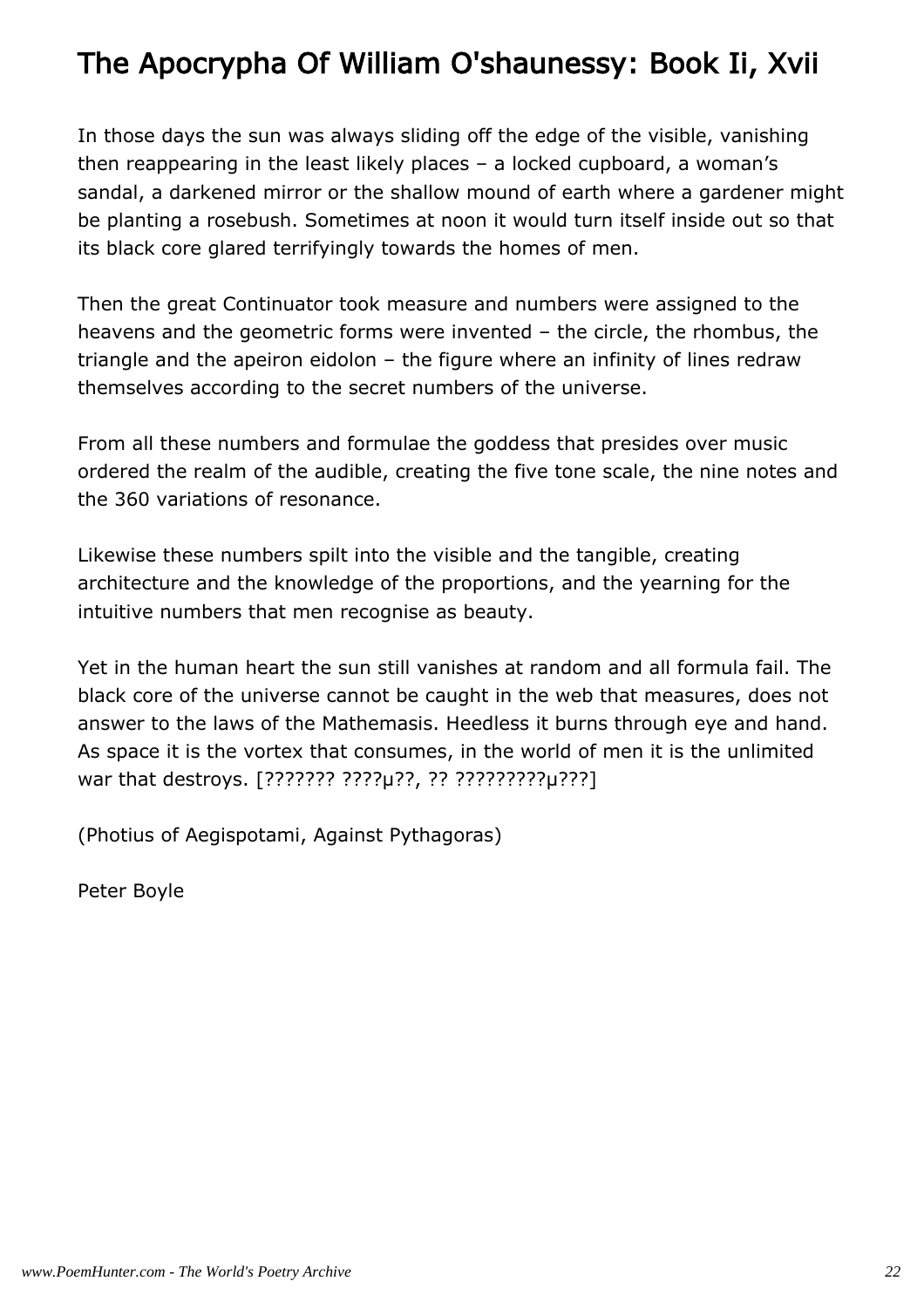## The Apocrypha Of William O'shaunessy: Book Ii, Xx

At the front of our house is dawn and the mist of the sea that enters our valley.

On tree-branches the cold dawn-smoke rests:

notes from invisible birds give the dead back their sleep.

 $~\sim$  0 $~\sim$ 

Stumbling out to watch the dawn I forget I am lonely. Two million suns have still left room for me.

 $~\sim$  0 $~\sim$ 

The most remote land is present on my balcony at dawn.

(from The Green Book of Ebtesum)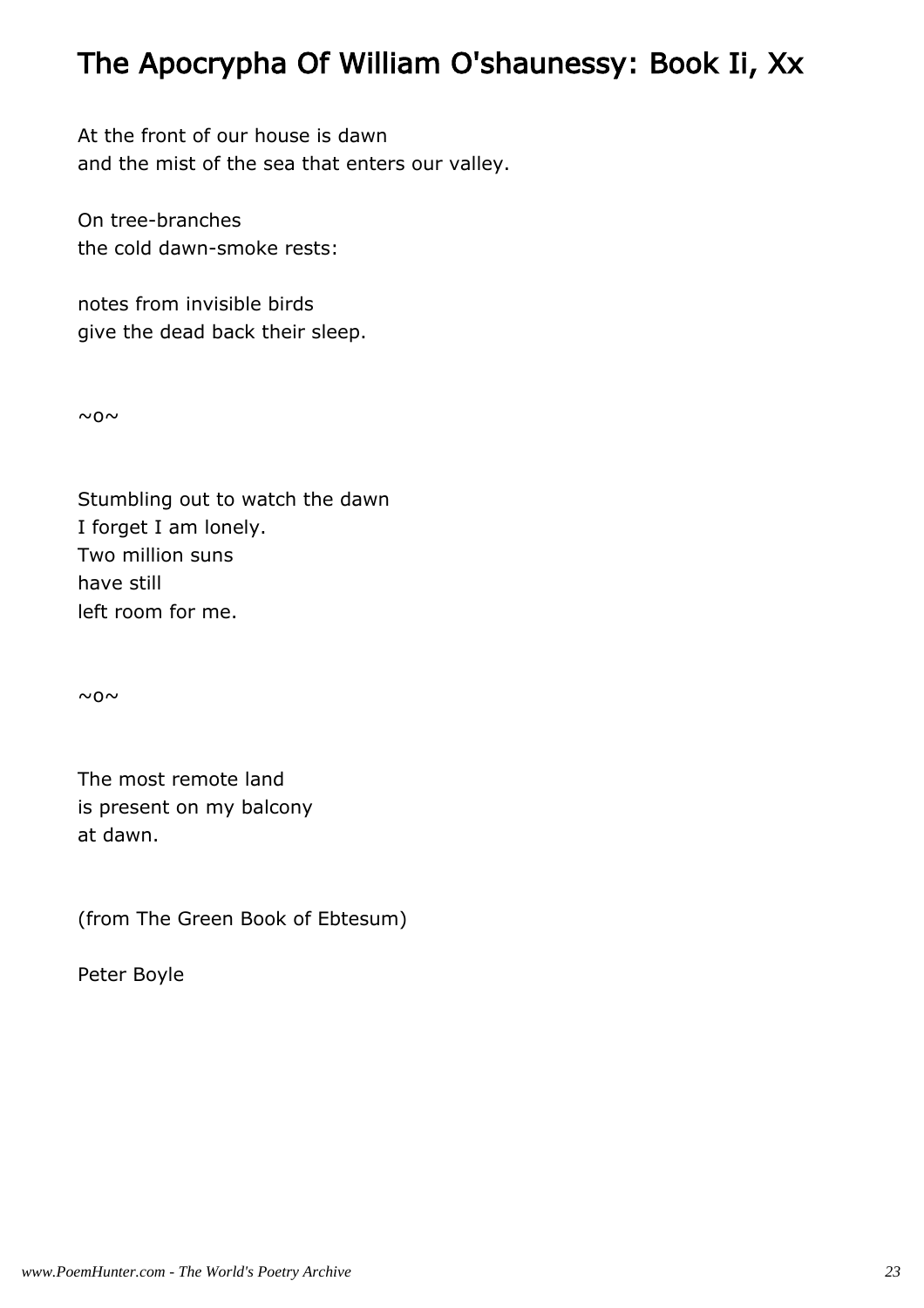#### The Apocrypha Of William O'shaunessy: Book Iii, I

In the feast laid out at Alcibiades' house Terpander posed for us the question, "Why is it that time flows backwards?" Discussion continued on this topic for a while till the much-travelled Timon broadened our understanding with his sketch of the Menandroi, a people who live in a region of India that is constantly being invaded by the future.

 "The Menandroi see clearly the past and the future but have great difficulty perceiving or understanding the present. To them a deep mist coils itself around where they are and the present is a core of blackness that travels everywhere with them. They spend much time writing letters to people dwelling in the remote past or a long way off. No sooner is one such letter written than they are busy writing another. Now they live on high platforms raised above the ground to discourage people from visiting them, but equally these platforms serve as convenient resting places for the highly trained pigeons that transmit their messages. From time to time it happens that those who receive their letters make the mistake of visiting them, for the Menandroi cannot perceive anyone who is present, but always fix their attention on elsewhere. In this tribe women conceive with great difficulty and rapidly lose all interest in their offspring. Accordingly it falls to the elderly and grandparents to protect children. For some reason it is only towards old age that the notion of the present dawns within the Menandroi. Sadly, as it has been said, for them the words 'now' and 'here' fuse into the word 'nowhere'.

 "The Pravati, on the other hand, live entirely in the present, asserting that anything more than five minutes into the past or future has no reality. Likewise they claim that reality only extends as far as a man can throw a not too heavy stone. In their estimation beyond that distance things turn to water – or rather, so they claim, language ceases to be applicable as all elements merge into a soupy texture they call 'that'."

 Socrates said, "It seems, then, if we dwell only in the past and future we lose reality, while if we dwell only in the present we lose understanding and soon become a shadow. Likewise with what is here and what is distant. Must we, then, spread ourselves like some thin paste so we grasp and clutch tightly at all times the distant, the present and the approaching? Must we be always pouring back and forth the luminosity of now, the diverse hints of then and the steady light of what will be tomorrow? But how can 'here' and 'now' be always different things, never the same for two people? If we had a house like that or a tree or a loaf of bread, what good would it do anyone?"

 Proteon, a pupil of the illustrious Zeno, who was visiting at the time, said, "Both are illusions – that is all."

But sitting in the corner all the while was Zamindar, the one sent as a deputy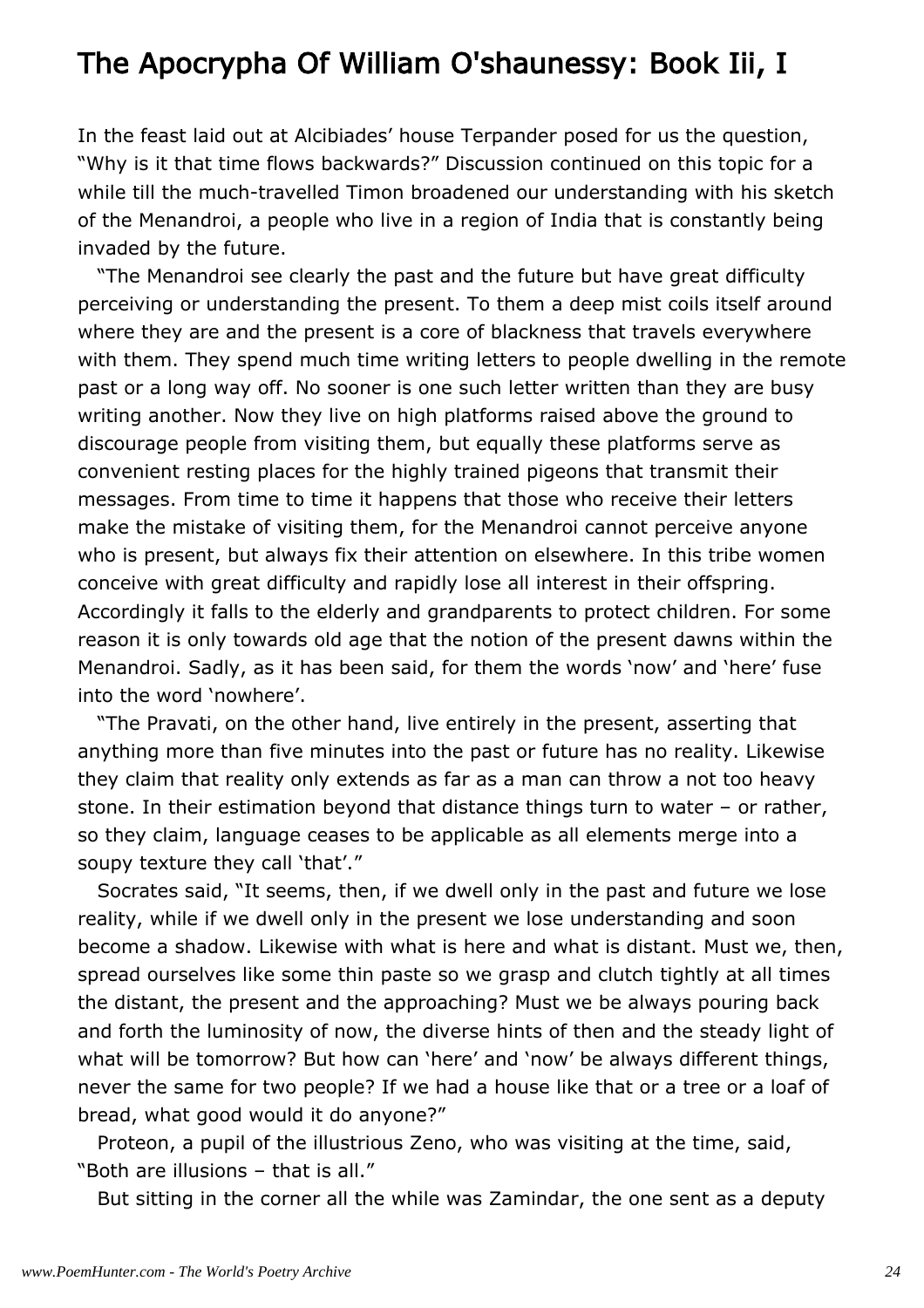to Athens by the fire dwellers from beyond the Indus. Now he had resurrected sky books from the deep wells where they were hidden and knew how to read what stones say and in his childhood, transfigured by the beauty that lies beyond speech, he had understood the difficult prediction poems spoken by birds. He began then, as if the room was strangely empty, his voice reaching us with the softness of someone very close and very far:

 "Where I was born, in the infinite dimensions that blended in my village, lived both those ignorant of the present, obsessed with tomorrow and yesterday, and those who could perceive nothing beyond themselves and the narrow corner of light that fell directly on them. After watching them for many days I realised they were identical. Since then I have travelled much. The high platforms rented by those obsessed by what was and what approaches will all be reclaimed every two years as another fashion obliterates them. The dwellers in only now die out, incapable of sustaining their voice. Yet the not-altogether absent or present, those who travel between places, are real. 'Here' and 'now', 'past' and 'present' are real – it is the gathering that makes them real. They are real because we are not one being but many beings."

(from Xenophon, Conversations from the last years of Socrates)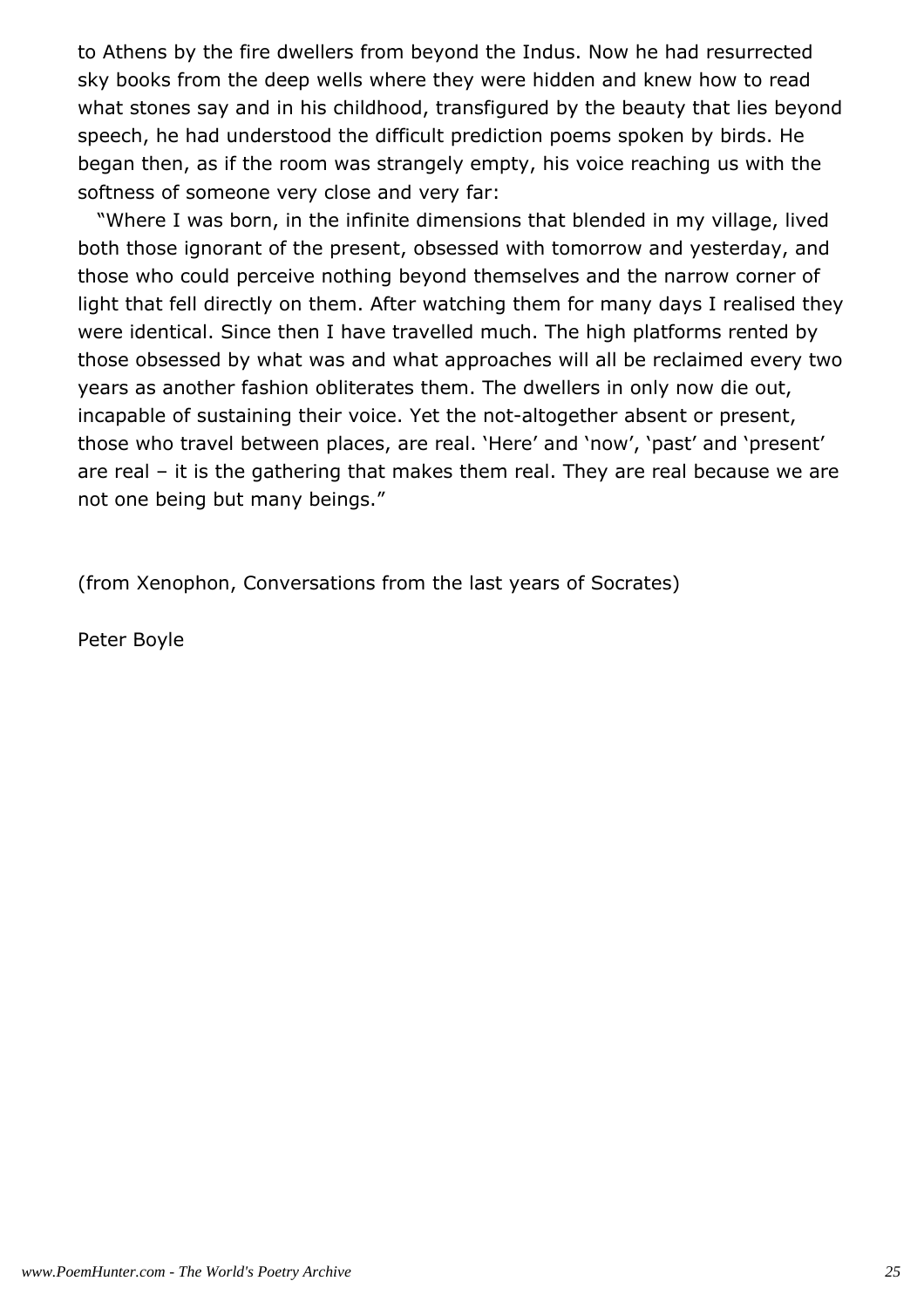## The Apocrypha Of William O'shaunessy: Book Iii, Iv

In Africa not far south of Kitezh, only a few days journey from Ebtesum, in several rich and spacious valleys can be found the most beautiful language on earth. The sounds of this language so enchant all who hear them, the rapture is so exquisite, that every year a select band of visitors come from Ebtesum to hear this language. No one can translate what is said and words do not appear to have meaning in any normal sense of the word. It is not possible to order fruit, tidy kitchens or transact business in this language though food appears just the same and houses are built and water is directed craftily through channels and pipes to create coolness and abundance. The men and women of this land are reputed to be the most passionate lovers on earth and loneliness is a concept inexplicable here. The scholars of Ebtesum when I asked for their account of this language said, "The meaning lies elsewhere." And others said, "Think of the human voice as the central music to this planet – the music from which all other musics derive. Think of its curvature as landscape, its clear rippling, its dark forests and sunlit peaks, its harsh pounding and delicate escape. Go deeper into why the human voice was made so beautiful. Go deeper into why it can never be owned by rich or poor, never restricted or confined. We admire beauty of the body. The human voice is the beauty gathered by the breath, the sovereign of the body. Many are struck to silence by the beauty of bird song – far deeper is the beauty of authentic human speech. What sullies it is containment. What blights it is ownership and division. Most people accept that a sound is not, by itself, a meaning, but many believe that a word, a sentence, a phrase is a meaning. In that speech, in that valley, only a life is a meaning."

(from Herodotus, The Uncut Histories, Book XIII held in the Gades library)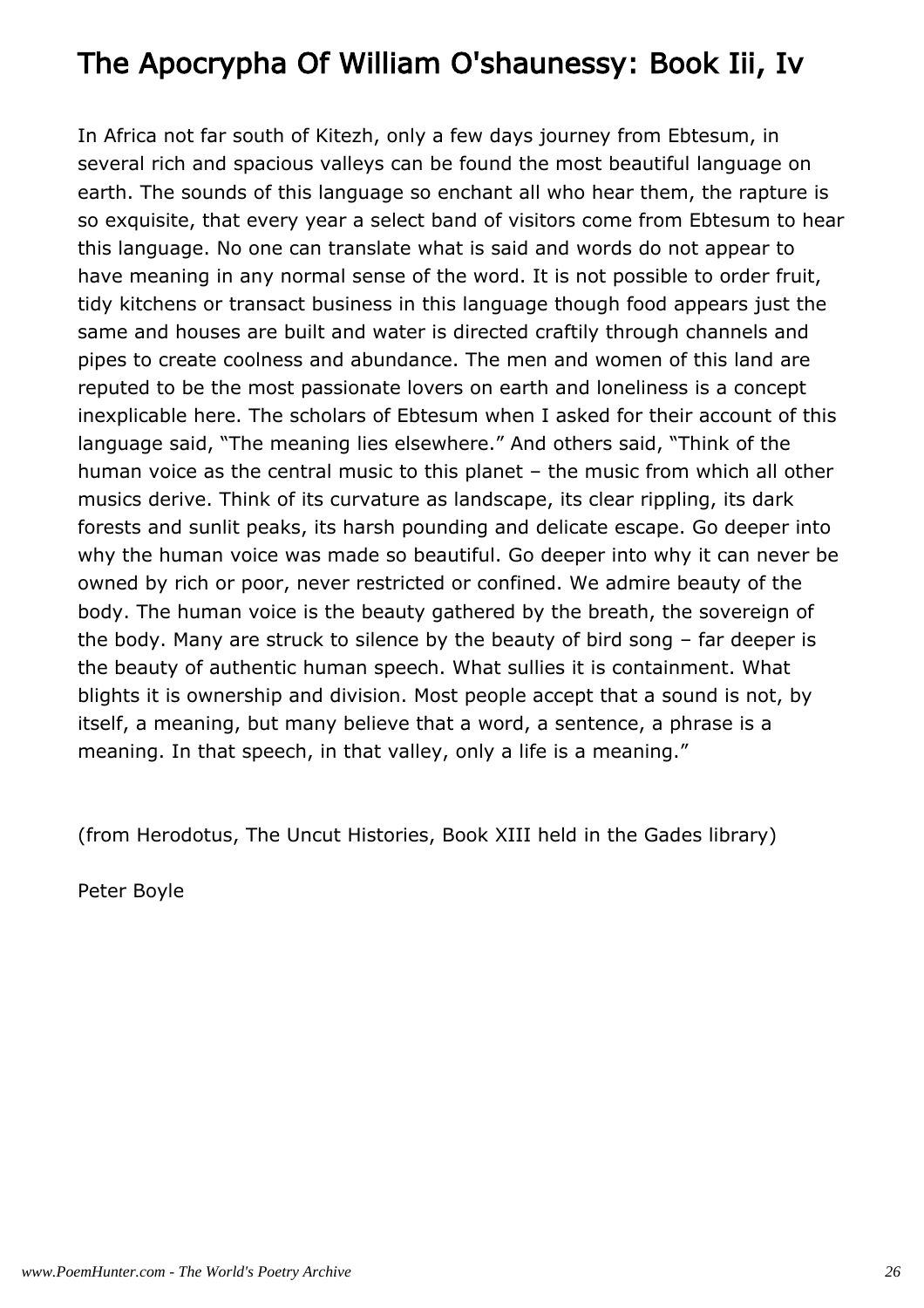#### The Apocrypha Of William O'shaunessy: Book Iii, Ix

By morning three women, an old man with a cart, two children.

By evening two women, two men, a young boy with a dog.

This summer, two years passed.

 $\sim 0 \sim$ 

Flies zigzag on the air; a stone lies where it has always lain; smoke stirs in a green space between silences.

Days end.

 $\sim 0 \sim$ 

Today, looking down on the plain where three roads meet, a white dove settled on my shoulder.

There is only one journey.

 $\sim 0 \sim$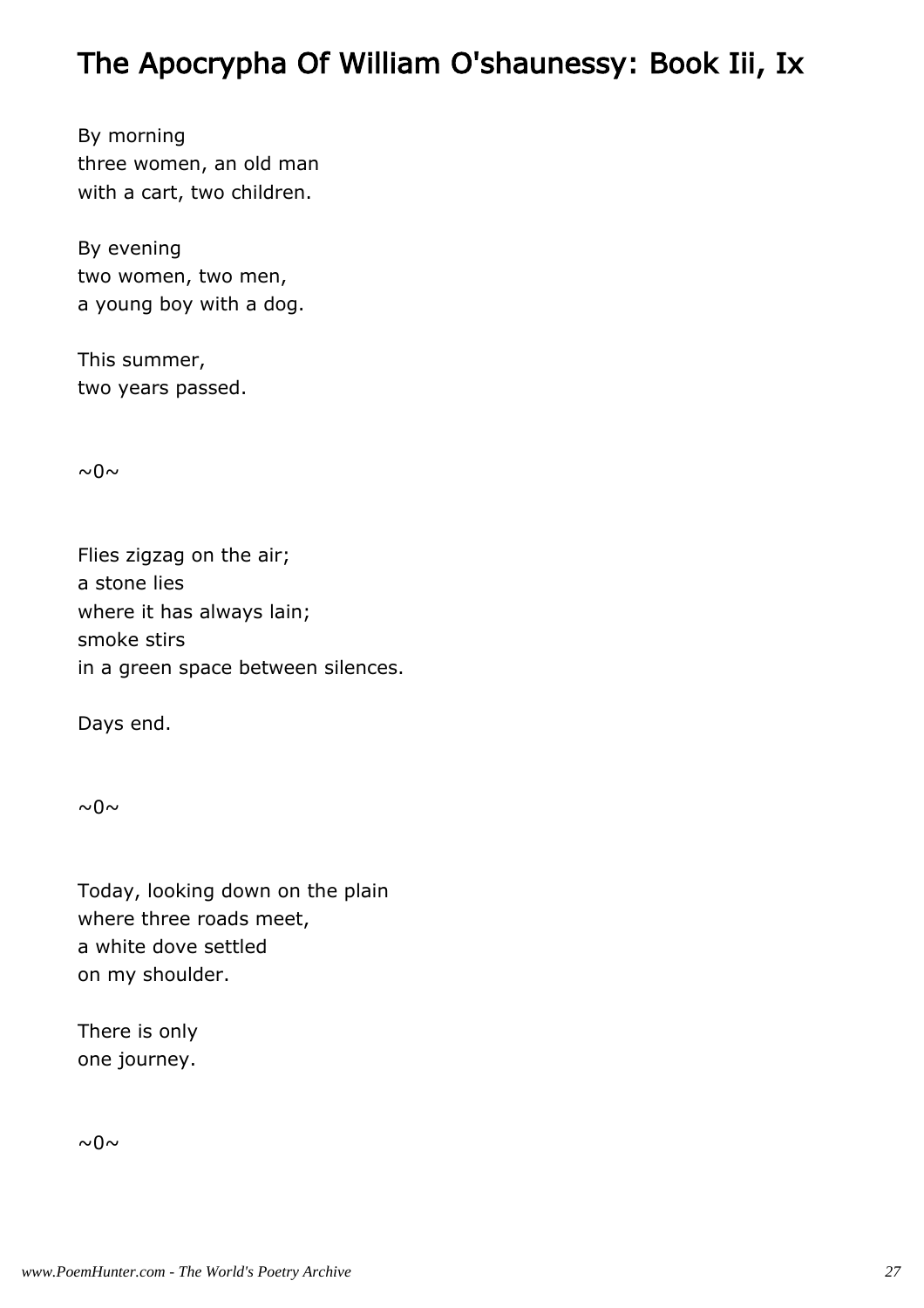Rain falls on dark roads. Behind rough white walls tears are endless. In salt brine olives best preserve their sharp pure hunger.

 $\sim 0 \sim$ 

Just above the level of the trees two lightning bugs flicker their passage. In the garden a single candle shows me the path to the sky.

 $\sim 0 \sim$ 

In the outer spaces of the world the pure light awaits.

(Irene Philologos, A poetic journal of ten years in Boeotia)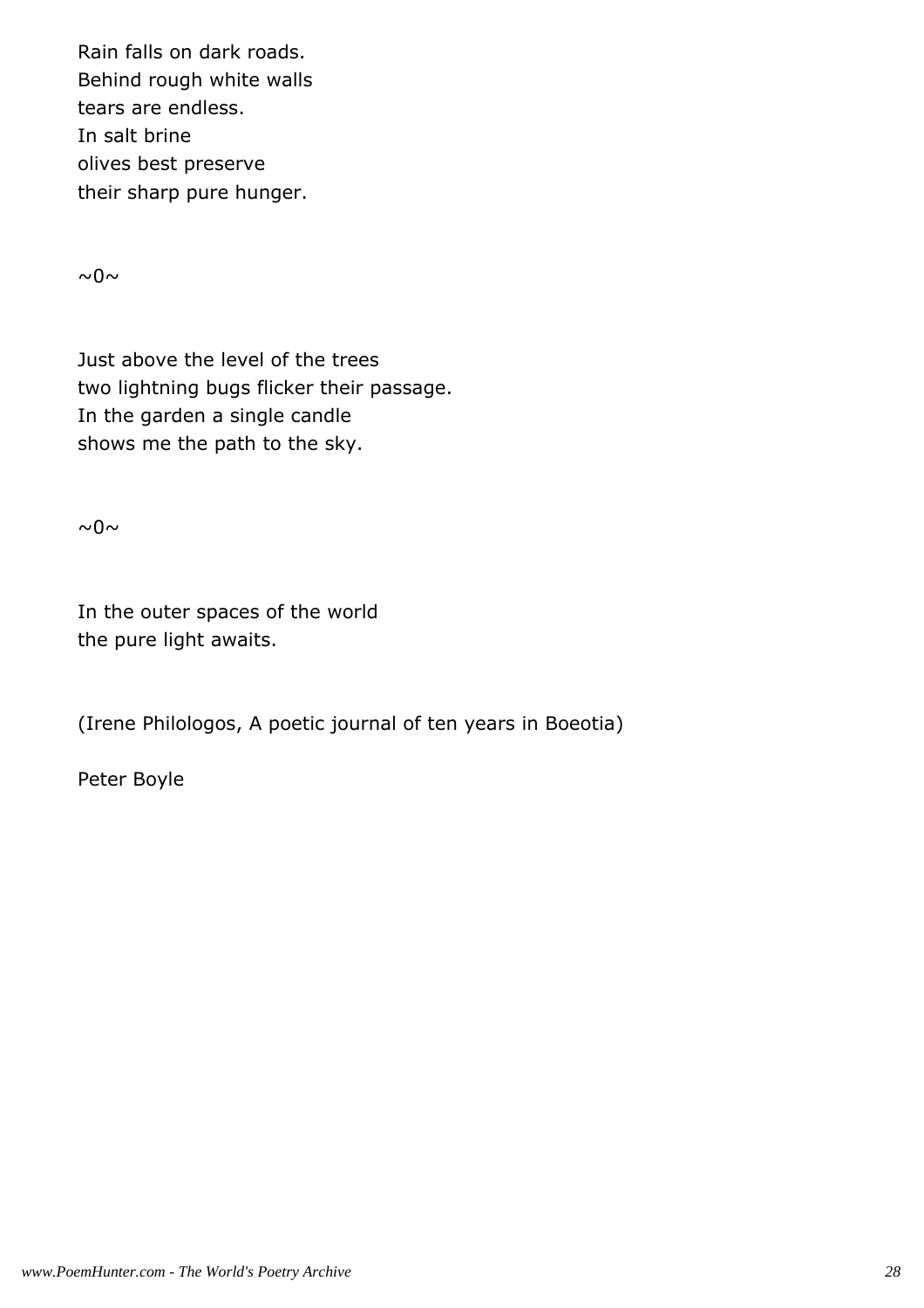## The Apocrypha Of William O'shaunessy: Book Iii, Xvi

In Kitezh and the kingdoms nearby, though they know of stone and timber and partly use them as conditions require, they prefer to build with water. The most prized houses employ three or more interwoven waterfalls for their walls and the roof is generally left open to the night sky. In inclement weather sheets of a certain plant painted with invisibility are used. Sleep, they say, is always deepest when surrounded by flowing water and the stars glitter with most tenderness when seen across a ceiling of shifting water. When a couple seek privacy they divert a waterfall around themselves – "to draw the curtain of the waterfall" is the common expression in their language to refer to lovemaking.

(Macrobius, A journey through Ebtesum, Kitezh and central Africa)

In periods of history when Eusebius has been on the wane or recently disappeared, following the cyclic collapse of its manifestations, alternate forms of wealth developed. For too long historians have neglected the lively trade in water and advanced water technologies that flourished in Africa. The export of such knowledge from Africa to regions of Europe, Arabia, and Southern India was crucial to the flourishing of the twin kingdoms of Kitezh and Ebtesum. Also worthy of further analysis is the fact that, when Eusebius triumphs, those parts of the world richest in water become the poorest – a direct punishment, many hold, for those eras when water regulated the affairs of men. Vast water distribution highways, of which the aqueducts of the Romans are but faint memories, linked many lands that the blessings of the fruitful clouds might be known to all. Likewise the craftsmen of Kitezh and central Africa knew how to use the power of water to run all manner of machines, to transport goods, to lift heavy weights. Many have written of the music created by special water machines, the criss-crossing melodies of water especially prized in Kitezh.

(Diogenes Laertes, Commentary on Received Knowledge)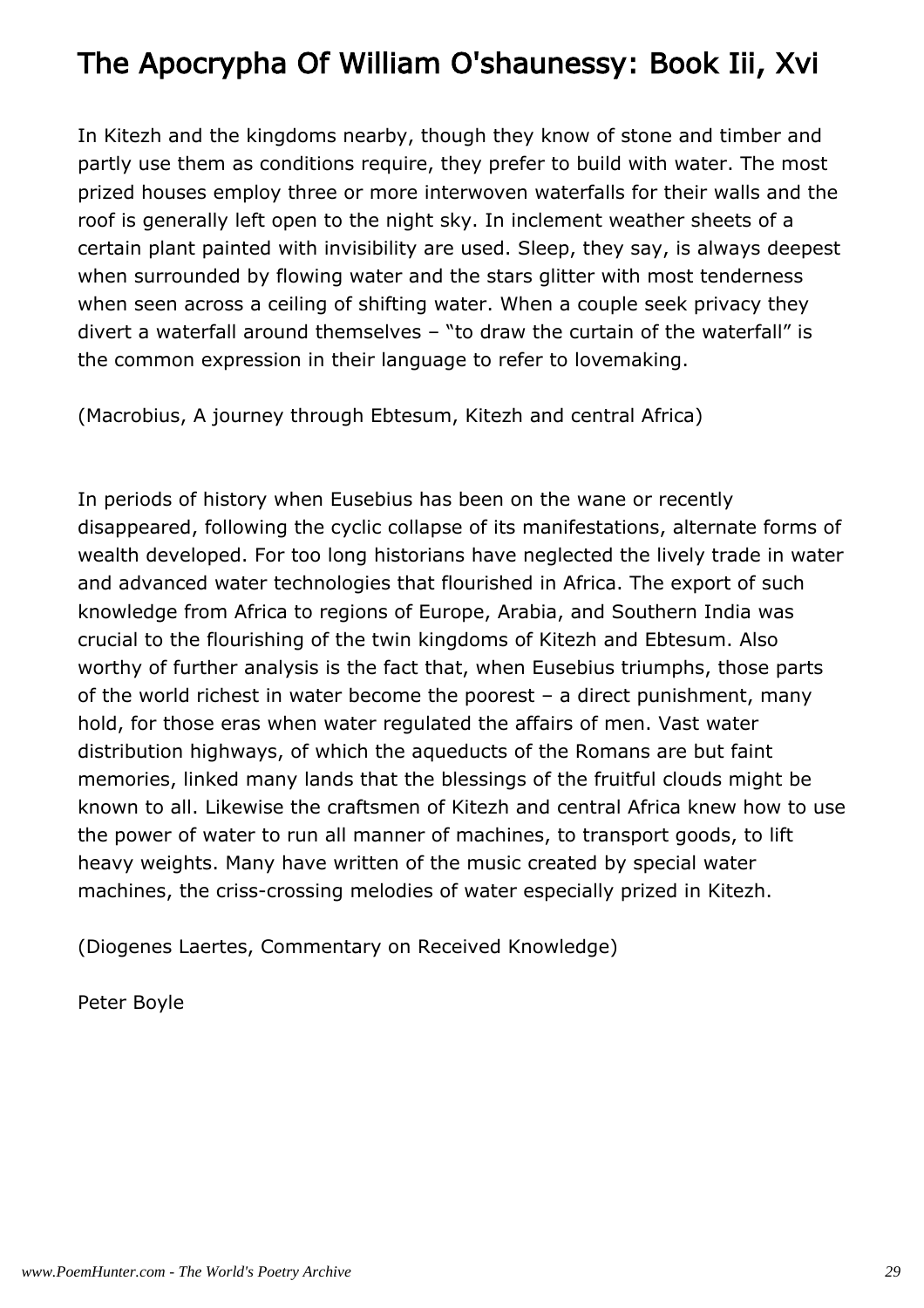# The Apocrypha Of William O'shaunessy: Book Iv, I

In those long periods when books vanished, when memory was the only way to record that the earth went back to the time (almost legendary) of one's parents, when it seemed possible that cities and roads, villas, harbours and fleets, marketplaces and farms were the product of some beneficent magician, springing into being somewhere around the time of one's birth. In those vast eras when the companionship of trees, the profound critique of flowing water and the wayside stone's almost haughty refusal to comment seemed perfectly adequate as a guide to the perplexed. At the time when night was never sure that dawn would come to interrupt it and not some other event like a shower of burnt-out meteors or perhaps afternoon would reappear and play itself backwards through the previous day. To be human meant to breathe, possibly to eat, have sex, feed a baby. To be human meant always to be heading backwards, towards less and less, towards zero. Rain fell and entirely unpredictable things flashed across what might be the sky or else the dreamscape of one's closed eyes. Forests grew down into stillness. Lakes appeared like hollow hands offering the soft petals of extinction. And always at the edge of sleep came the voices: "You have ten minutes, ten days or ten years before the vanishing of the world in death – what is it that is worth saying?"

(fragment from A paraphrase of certain writings by Leonidas the self-exiled, compiled by Omeros Eliseo)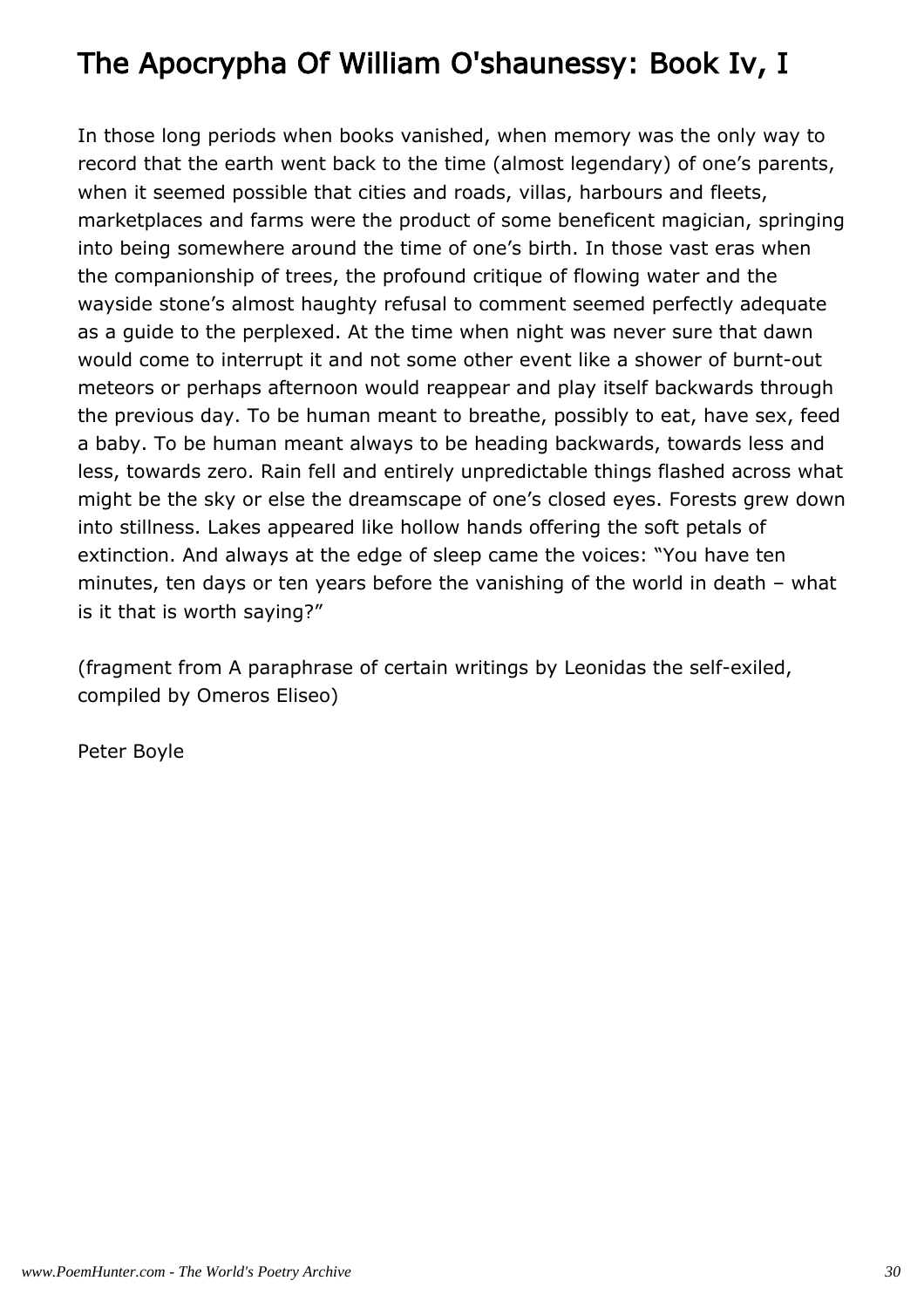#### The Apocrypha Of William O'shaunessy: Book Iv, Xiii

The inhabitants of Phokaia are quite clear that their ancestors came from places far to the east, arriving in long ornately carved boats propelled by oars and a single sail. Yet the Phokaians possess no boats and had no knowledge of the winds before Greek traders came among them. They say their skill in making boats was taken from them when a great monster arose from the sea. Likewise they assured us that their ancestors possessed a wondrous music, using golden disc-shaped objects arranged in a line to produce the most varied and exquisite tones, yet their present music consists of a few rudimentary tunes delivered with no great dexterity on ill-made clay pipes or tapped out on small metal drums. One possession they retain from their ancestors is a secret calendar that can be used to chart the location of all the fish on earth though the few elders who know how to read the calendar have died.

 The most remarkable achievement of the Phokaians is their language. It is said that, having reached the small island that would be their home, following the instructions of their holy men they burned their boats on the shore. That evening the ashes lodged in their throats and the next morning they found that, though knowledge of sea-craft and music had deserted them, a new almost intolerably complex language had taken possession of them.

 The language of the Phokaians could be regarded as the extreme opposite of our languages. Not only do they constantly add to the beginning of words, producing the most intricate precisions of meaning and weaving extraordinary connections between all levels of experience, but the purposes for which they use language are hard to explain to those who are not Phokaian. The prefixes to words, the preliminary change-notes, as their grammarians call them, indicate, among many other things, the degree of formality, the time of day, the state of weather at the moment of speaking, whether causality in the word is to be perceived as flowing forwards or backwards, the degree of longing the word experiences to rejoin the things it describes and (most importantly) the five residencias or realms one might be talking of. Their words become extraordinarily long. In part because of this they do not use language to converse about everyday matters that are at hand or to issue instructions, but rather language to them is a kind of parallel universe, which flows alongside other activities, a music, a tapestry, a mirror that all attend to while going about other unconnected tasks. Their island is small – two days walk suffices to trace its perimeter. Their language brings the universe into their presence: from stars to sea monsters, from the delicate quivering of fish to the listless ripple of a desert wind. Humour and grief flash in jagged splices across their language. They have lost everything and they have gained everything. At times they wish they could forget language and simply hammer objects as other people do, accumulating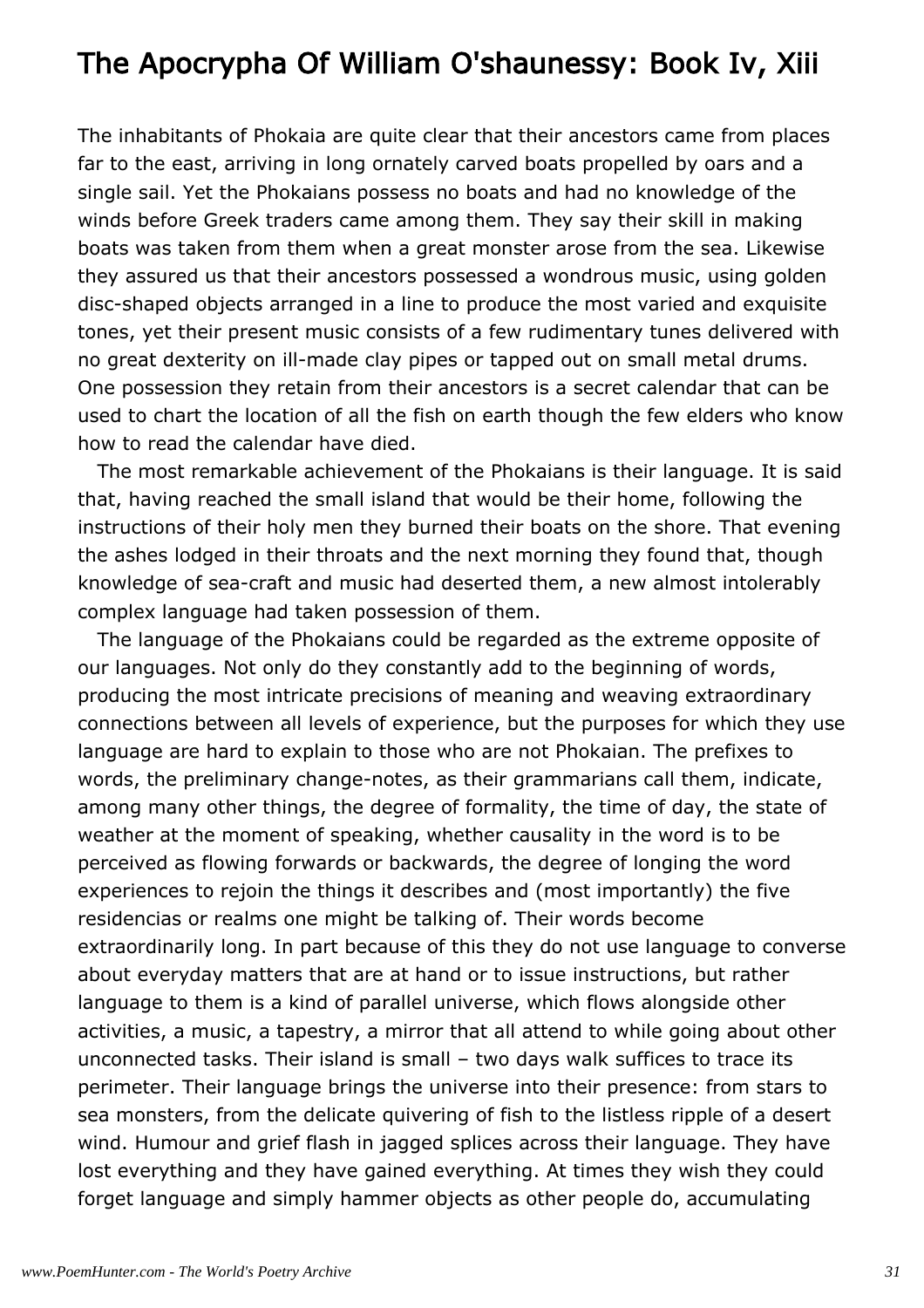women and making money. At times they regret that their ancestors fixed upon such a narrow world, a tiny island generating endless verbal complexities. Yet their speech is beautiful and silence, they say, gathering in the space where the voice fades out, is the strongest word in all language.

(Menander, Travels in Zam, Phokaia and the great ocean of the South)

Leonidas knew the language of the Phokaians, passing entire months living in their presence and their speech. During the busy fishing and farming seasons he would withdraw into the private world of Greek to write. Undoubtedly the intricate language of the Phokaians entered all his thought, along with their paradoxical relationship to time.

(from Monochrastes, A brief biography of Leonidas the self-exiled)

It is sometimes misleadingly asserted that the Phokaians forgot their ancestors' knowledge and even degenerated through living on a tiny island separated by immense seas from all neighbours. Those who have listened attentively to their stories know that nothing was forgotten. Choices were made to abandon certain practices which, however convenient or beautiful they might seem, lead to terrifying consequences. The Phokaians had fled a disastrous cycle of civil wars, an era when the quest for trade goods and luxury lead to an explosion in the traffic in slaves. Cities were destroyed, wars waged that women and children might be captured and sold. All this was done that silks, perfumes, rare foods and wines, statues and glittering entranceways might grace the ever more sumptuous houses of the rulers. The long debated decision to renounce the use of boats was the Phokaians' way to ensure they would never return to that violent archipelago. It also served to protect them from chance meetings at sea, whereby others might be alerted to their existence and come in search of them.

 The court music of their ancestors' archipelago relied on a peculiar gong-like instrument requiring very precise combinations of gold, silver and other precious metals. Not only were such instruments too difficult to bring with them or manufacture, but the music itself was always associated with the taste for luxuries. It had long been used to mark off the atheremonistanika, the caste of those who believed their refinement, their ancestry, their lighter skin colour, entitled them to despise and enslave others. However beautiful the music, the Phokaians told me, it always whispered of superiority.

 The language the Phokaians discovered on their island became, in effect, their supreme music. Running alongside everyday life it also rippled and curved to its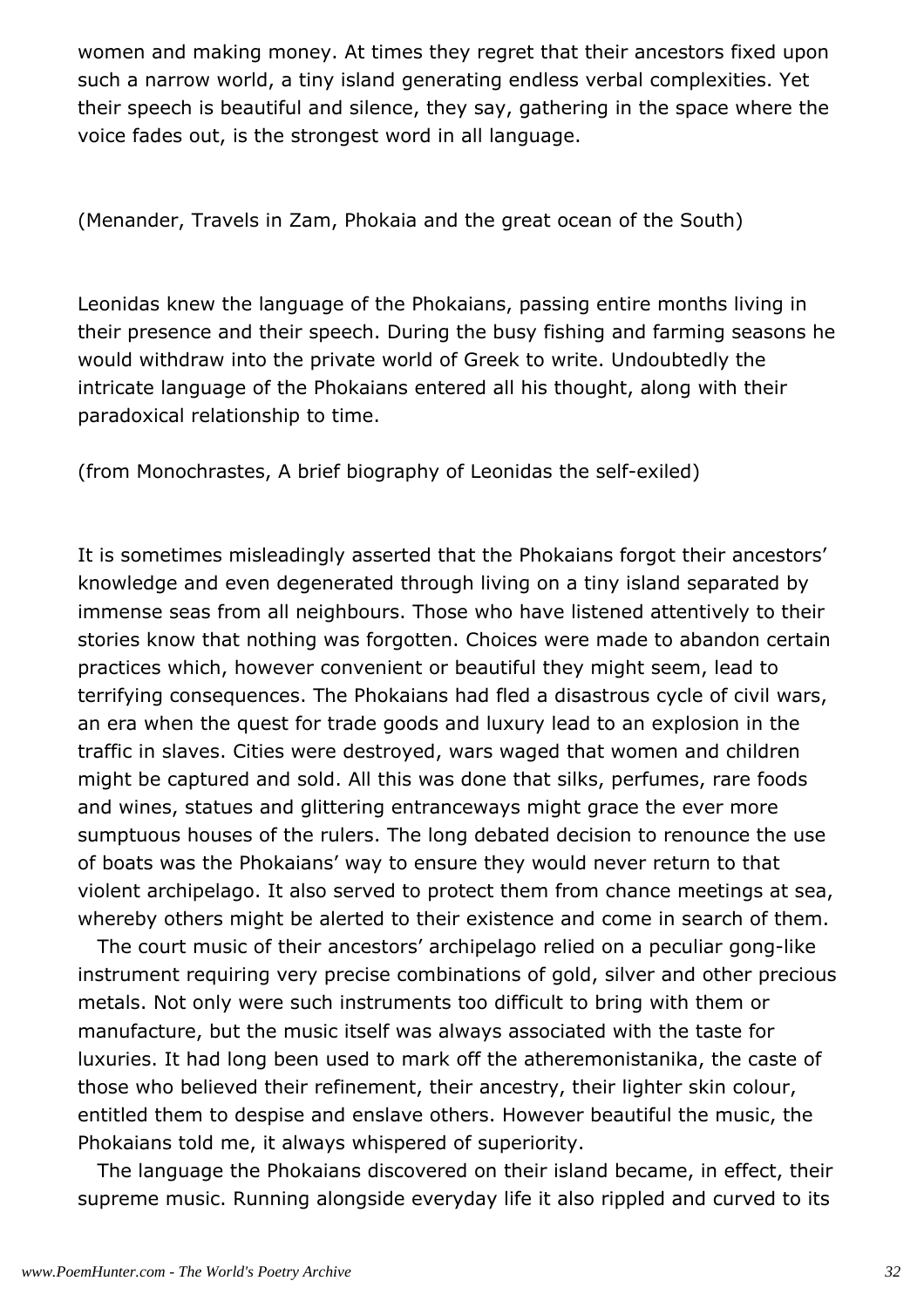varying rhythms – the arrival and departure of friends, the preparation of food, children's games, the flicker of rain on the dry brick of their houses, the trembling of the sun above the sea. Their language binds the Phokaians, joining old and young, abolishing every artificial difference, diverting, informing, sustaining them with its humour, its shifting tones of a finely registered tenderness.

(Xantipides, My year among the Phokaians)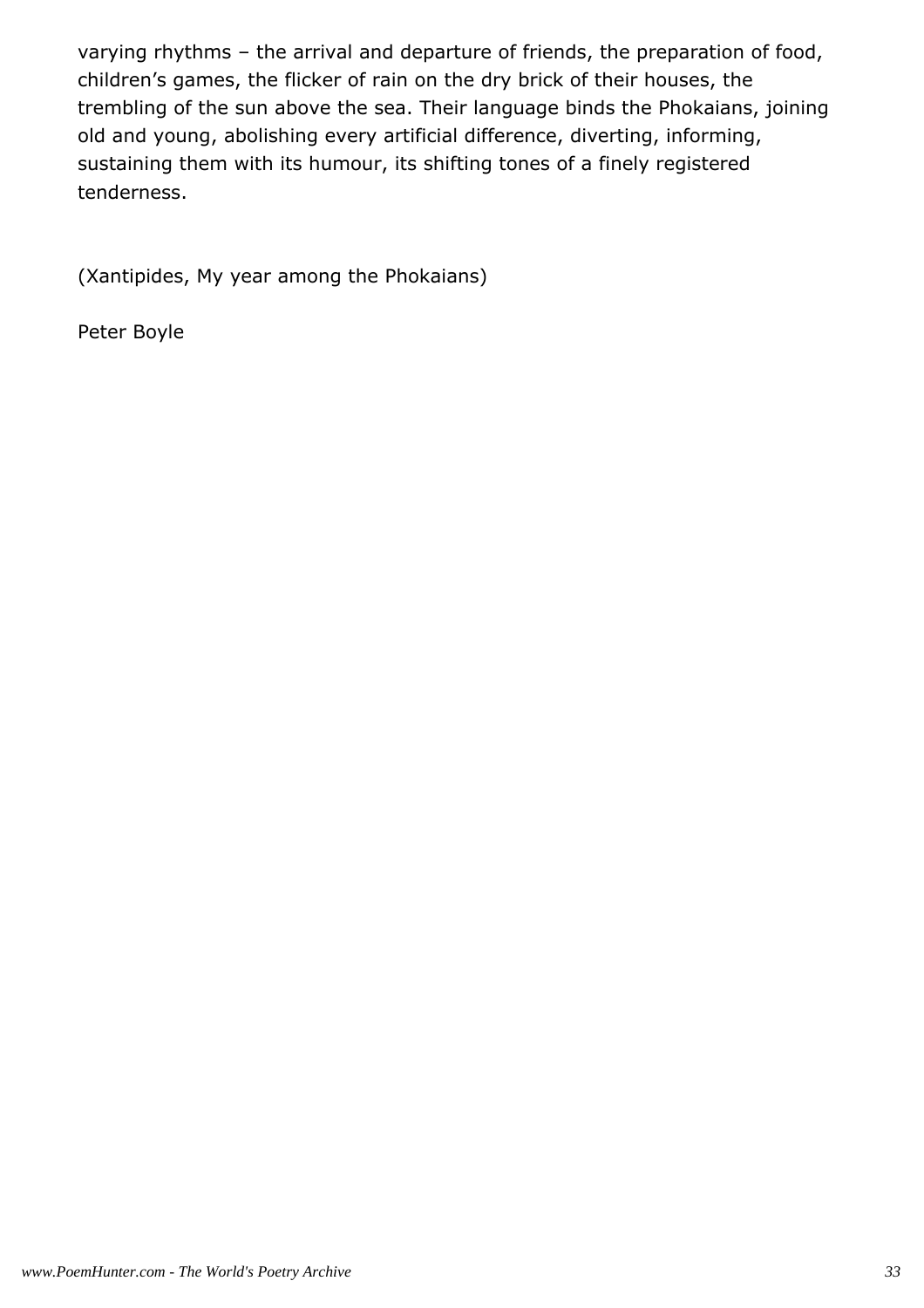## The Apocrypha Of William O'shaunessy: Book Vi, Xi

It is easy to believe there is another language always present at the edge of hearing, some slight, altogether bewildering shift in what we thought the finite reality called music, a colour no one has seen yet, familiar perhaps to some other people but hidden entirely from us, words with a nuance another tribe would grasp immediately but, to us, forever incomprehensible, something that could have lifted the whole of our lives into another truth, another intensity of joy and coherence and depth, the lost key that would redeem so many wasted years, so much bitterness. It was always so close and simple, like the fragrance of a certain sweet burnt on windy nights when the temperature drops to a level almost but not quite that of snow and the streets hold sound in a different way. For such things enlist no deities. Their truth is all in their simplicity, the richness they give to living, the richness that assures us living is always just a beginning.

 $~\sim$   $\beta \sim$ 

Made of the softest wood and manifesting at every step how perishable it is, the star-stair winds upwards and upwards from the dirt floor of the marketplace, a crowded chaotic space where pigs roam at random, beggars and thieves are always jostling against wide-eyed strangers, small girls cradle baby sisters. The tower that houses the star-stair is a thin soaring structure of perhaps 29 or 66 floors, reaching almost to the clouds. The young child named the Goddess of Dawn is said to live there at the summit and on a few occasions has been seen by visitors. All the tower's passageways are remarkably small, designed perhaps for five year olds while adults need to hunch over tightly to make their way up the stairs. The intervening floors are said to contain the world in miniature.

Every three years the building is first emptied, then burnt to the ground so that a new offering to the sky can be created – either because the wood perishes or because of a fear that magic slips from everything faster than water glides through the fingers of our hands. A new child is then found to be the Goddess. The mysterious thousand rooms that symbolize the world must be shaped once more. In this way the sea that goes away comes back once more.

 $~\sim$   $\beta \sim$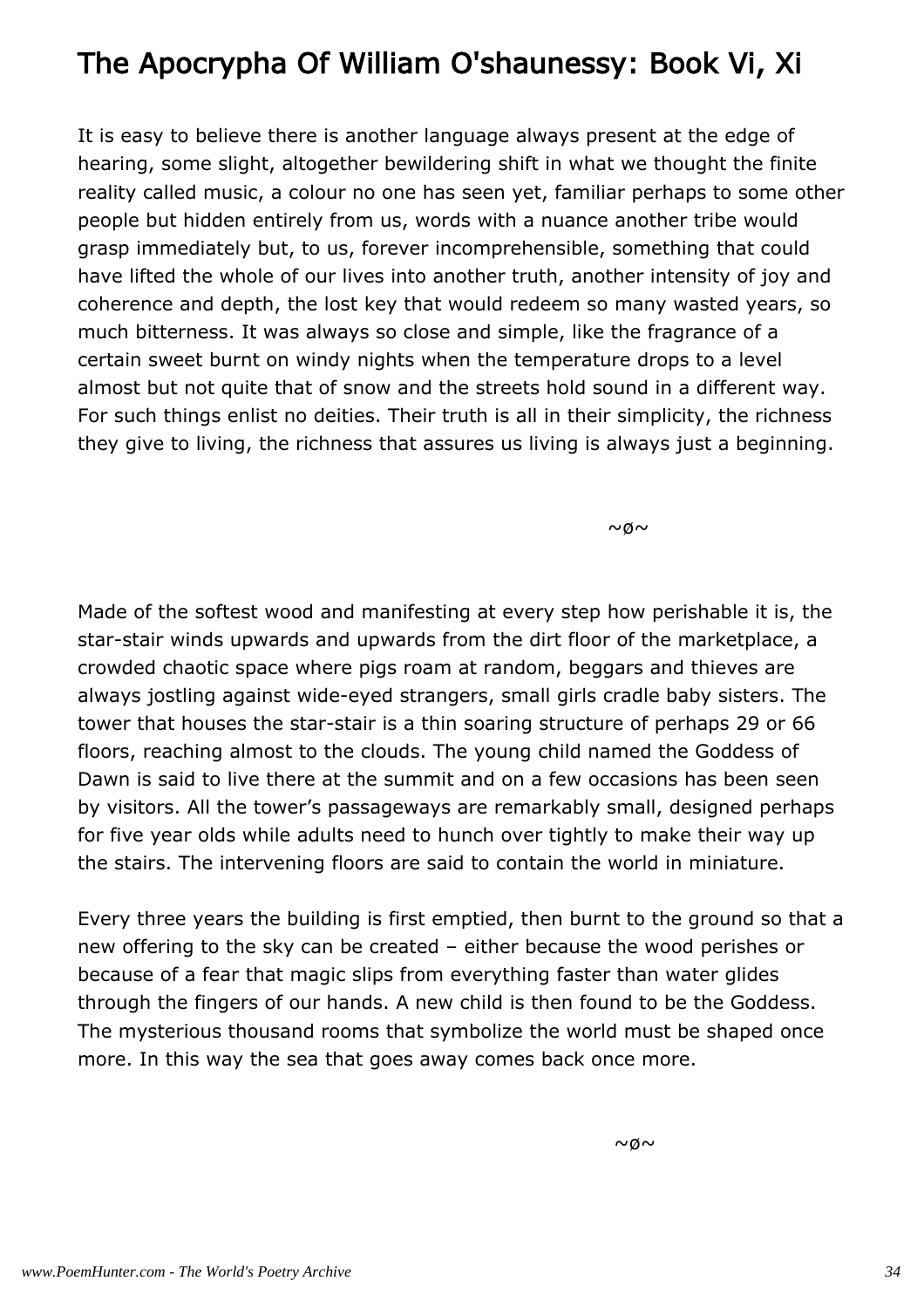Returning by boat from Egypt and the Kingdoms of lower Africa I felt listless and ill at ease to be once more on familiar Italian soil. Then in the nightmarkets of Brundisium I came across an at first scarcely intelligible treatise on geography. Carefully inscribed on its front cover was its date of publication: MMMXCV: but from what era or what land? Slowly I began to accumulate a library of books from the future. In them I read of a sequence of world devastations, of the disappearance of the human species not once but several times and, connected to this phenomenon, of the philosopher Irenaeus of Chalcedony who taught that the chief error of the ancients from Socrates to Aristotle, from the cynics to the malcontents, was to imagine the ethical word belonged exclusively to man and not to life. "All imagine", he says at one point on page 77 of a vanishing treatise on the Interpretation of Sand, "as if individually they would die yet somehow the human species, the human word would survive forever. Let us suppose, instead, it is life not mankind that survives. Let us imagine that the ethical, the beautiful survives forever despite – or because of? – our perishing. Suppose one day in the wider trajectories of the cosmos the ethical, the beautiful will summon back snails, hillsides dotted with yellow flowers and birds with gracious wings, and perhaps, out of a lingering yearning for what passion brings, a young man and woman in their most intense lovemaking, their faces opened entirely to each other as if in those hours they could read in one unbroken gaze all that life utters, the infinite scripture of the world there in the tender curve of a beloved's face. In that scripture is the totality of surrender, a rippling outwards, what does not seek to clutch but to give."

 $~\sim$   $\beta \sim$ 

We were on the highest terrace where the image of the sea glittered in a wide endless sweep. I do not know how long it was since the last flight of birds had gone, tracing their way beyond the horizon of the visible. Certainly for what seemed an immense trajectory of time nothing stirred or changed beyond the narrow world of the terrace with our few movements of the head or an arm, our slight leaning towards or away from each other, perhaps the momentary gesture of touching a plate of food only to draw back from it. The woman who sat beside me moved forward at one moment as if to kiss me only to draw back, just as our hands, though exquisitely shaping the same air, remained separate. I do not know her age exactly but she seemed very young and kept slipping backwards into the unguarded instant of being an adolescent, almost a girl, ready to love and go on to marry, have children, while I, whatever my real age, drifted steadily into being an old man, half paralysed, my face creased and life-worn, with only a few brief years left. It was a transformation she sensed in me over which I had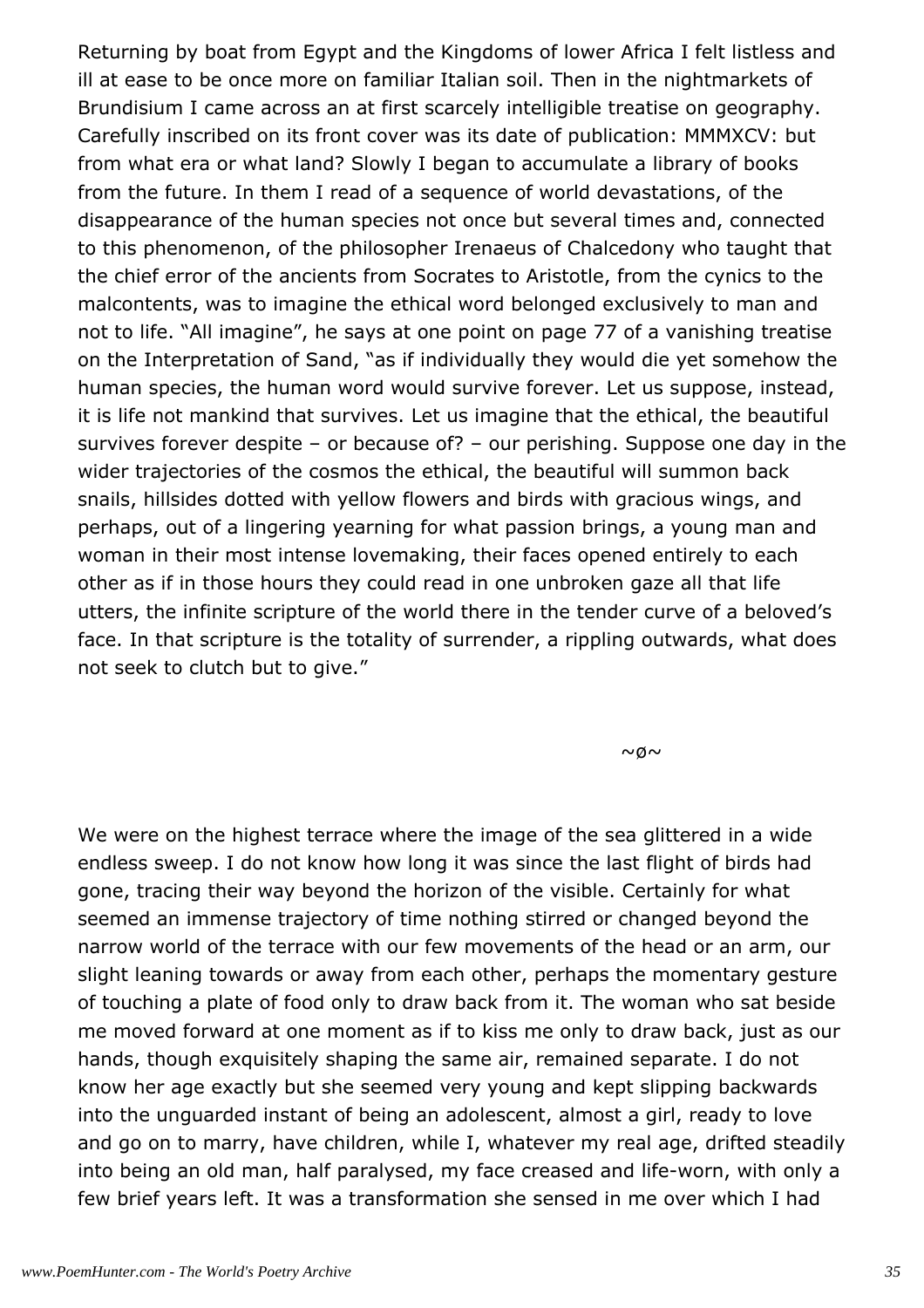no control. But a delicacy of absolute longing and stillness held us enraptured for those hours that were at once, though neither our words nor our gestures said this, one unbroken outpouring of love and leave-taking. For so many years, the long years of bitter aloneness, I hated myself for this shame, this desertion by life when life had summoned me. Now at the ending of days I sense only the beauty of her face, the mutual truth of blessing.

 $~\sim$   $\beta \sim$ 

Facing the dark and naming it, I remind myself, doesn't mean wanting to live there. The beauty of the earth is seamless and obeys no logos. It prepares its own remedies – the dream cure, the writing cure, restoration through music. So the return of the sea follows the charter of the moon and tenderness lets life flow back. Inwardly we walk the earth as many people. Outwardly in dimensions visible and invisible our speech, when it has left demands and grievances behind, continues

(from Lucius of Ocampo, Interrogating a lost life – notes towards an autobiographic philosophy)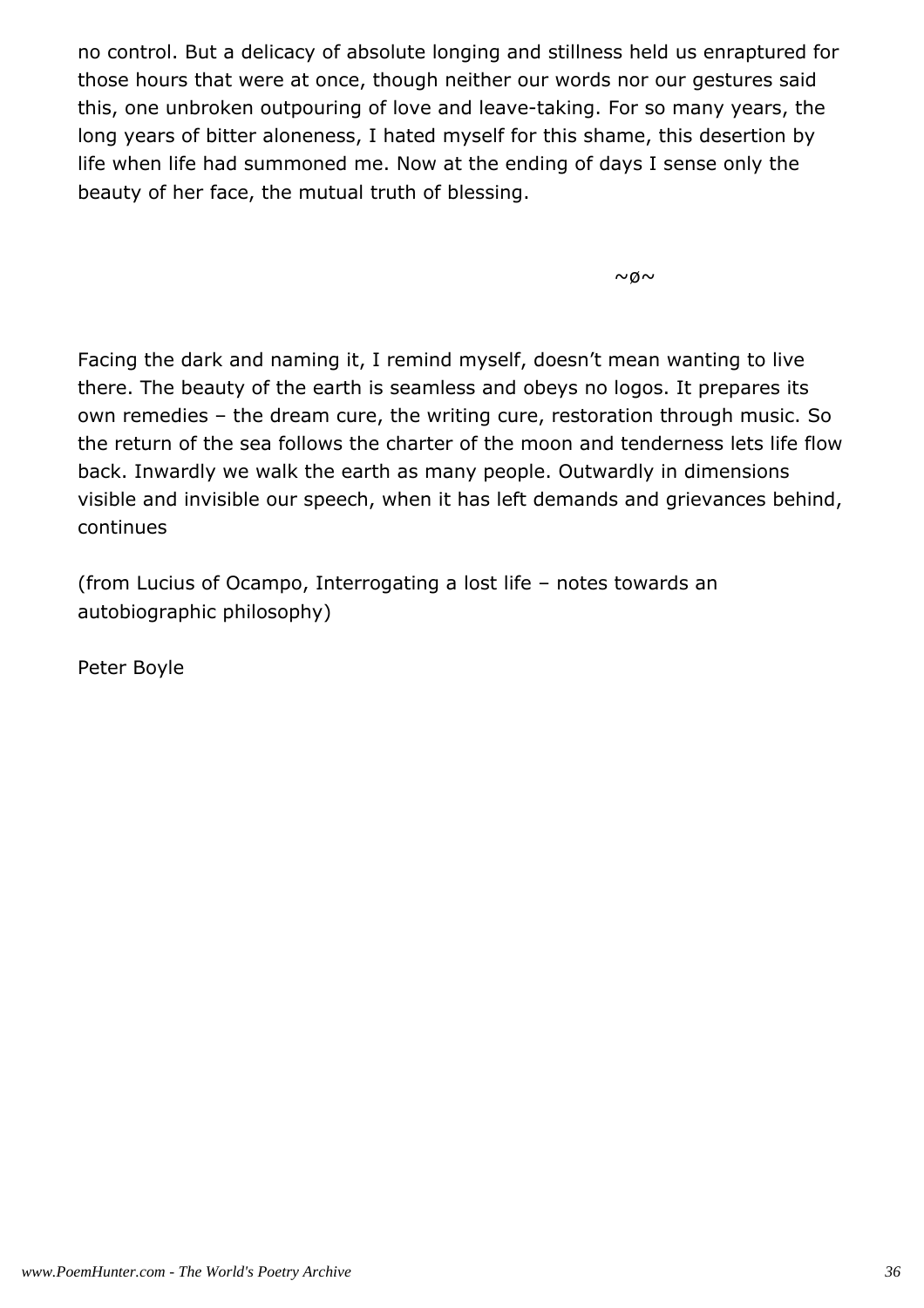#### The Joys Of Mathematics

At fifty I will begin my count towards the infinite numbers.

At negative ninety nine I will start my walk towards the infinitessimally small.

At one over twenty seven I will inspect the first bridgeworks.

At twenty two over seven I will write a message in a bottle, entrust it to a sea turtle, slip under a wave and sleep.

At eighty seven sparrows will land on the windowsill, pecking a hole that leads inside my arm.

At 127 I will begin to arrange the children's pillows, carefully filling each one with warm handfuls of snow.

At ten to the negative six our friends from the White House will arrive, handing out glass beads and broken shells filled with recently perfected poisons.

At the inverse square of sixteen the sky will curve over blue lakes, songbirds settle at dusk, a small train rattle off towards a village that leans against a single church spire.

At one over negative twenty two I will start to dream in Sanskrit, creating a swarm of brown ants to bring back a baby's rattle from the edge of a mud slide.

At ten to negative two over three I will open my heart, letting go of all vanities, right down to the wilted bones.

At the third transfinite number I will give up easy answers.

At e to the i pi the earth will bristle with skulls and weapons, dolphins will proclaim the first inter-stellar arms bazaar in Antarctica, the new born will drink only lead, the elderly will wander the moon in the quest for warmth.

At one I will open my eyes.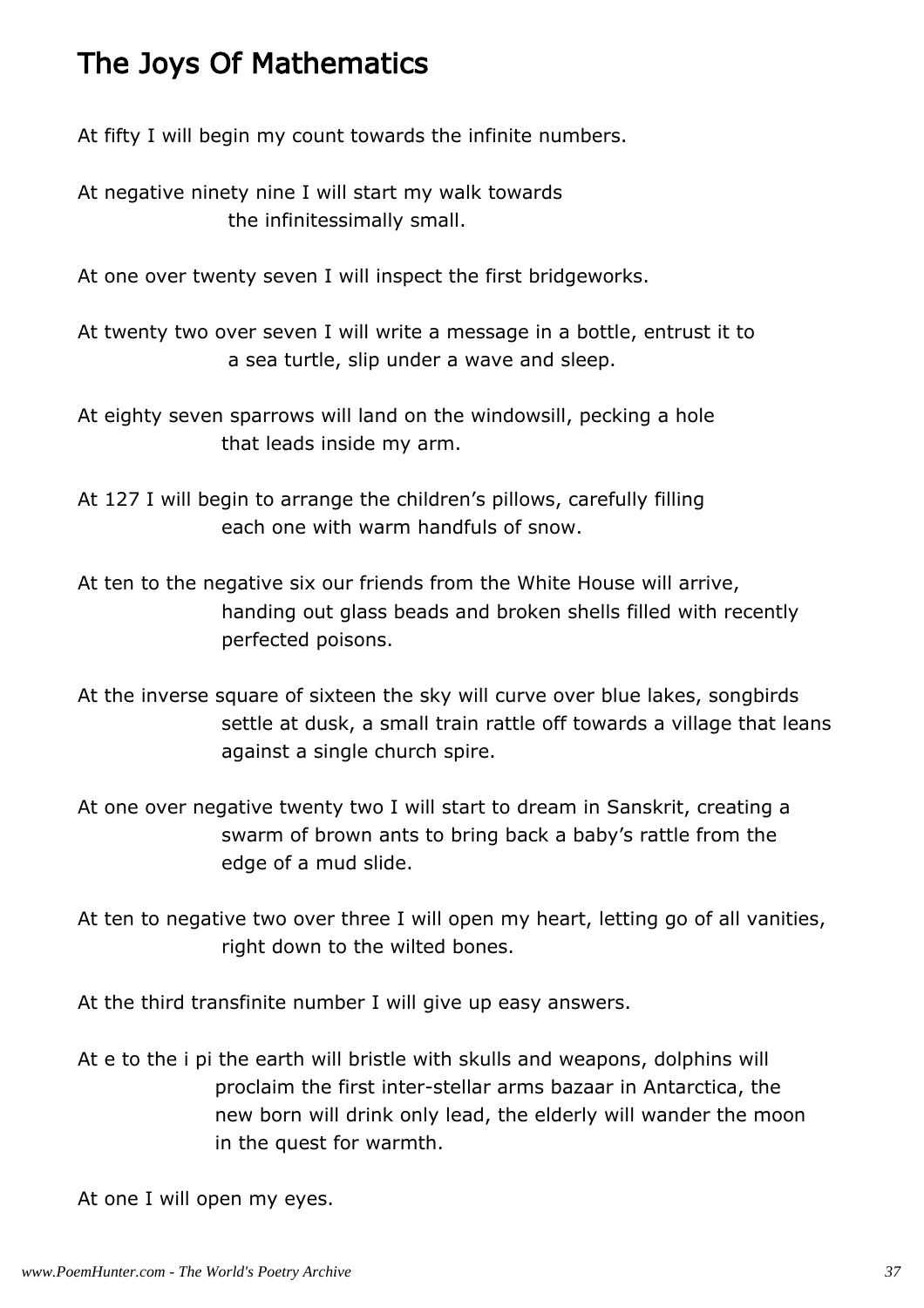At zero I will put the key back under the mat.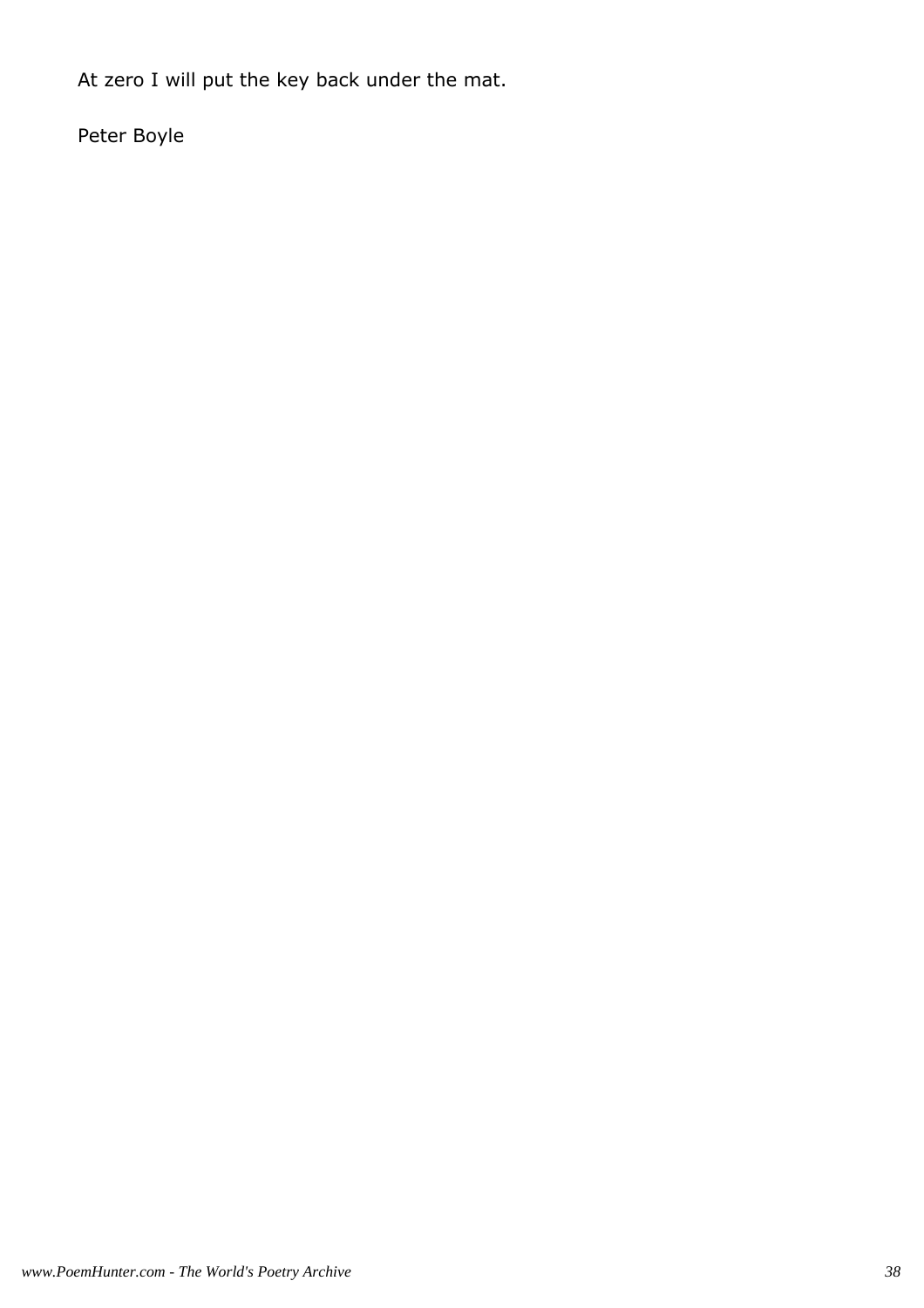## The Unknowable

Who had children. Who died. Who found himself lucky after thirty years and stumbling home realised it was a simple error. Who ruled behind the scenes in the Department of Misinformation, who was later conscripted to underwrite Armageddon. Whose hand was lost in a sawmill and was met again as the strange dust of a new-found galaxy. Who migrated to the other world but came home to bury the dog. Who divorced and died of alcoholism in the country town where destiny misplaced him. Who topped high school, failed everything else twice, married money, then slept through the death of three children. Who was invisible, became a wall, became a street, entered real estate, bought a city, retired into owning world opinion. Who saw his son indicted for reluctance, shackled and maimed, blamed for the colour of the sky. Who inscribed his name in the old script, the one no one reads anymore, the one where things inscribe themselves so what they are reads itself back in us. Who was my shadow when daylight was.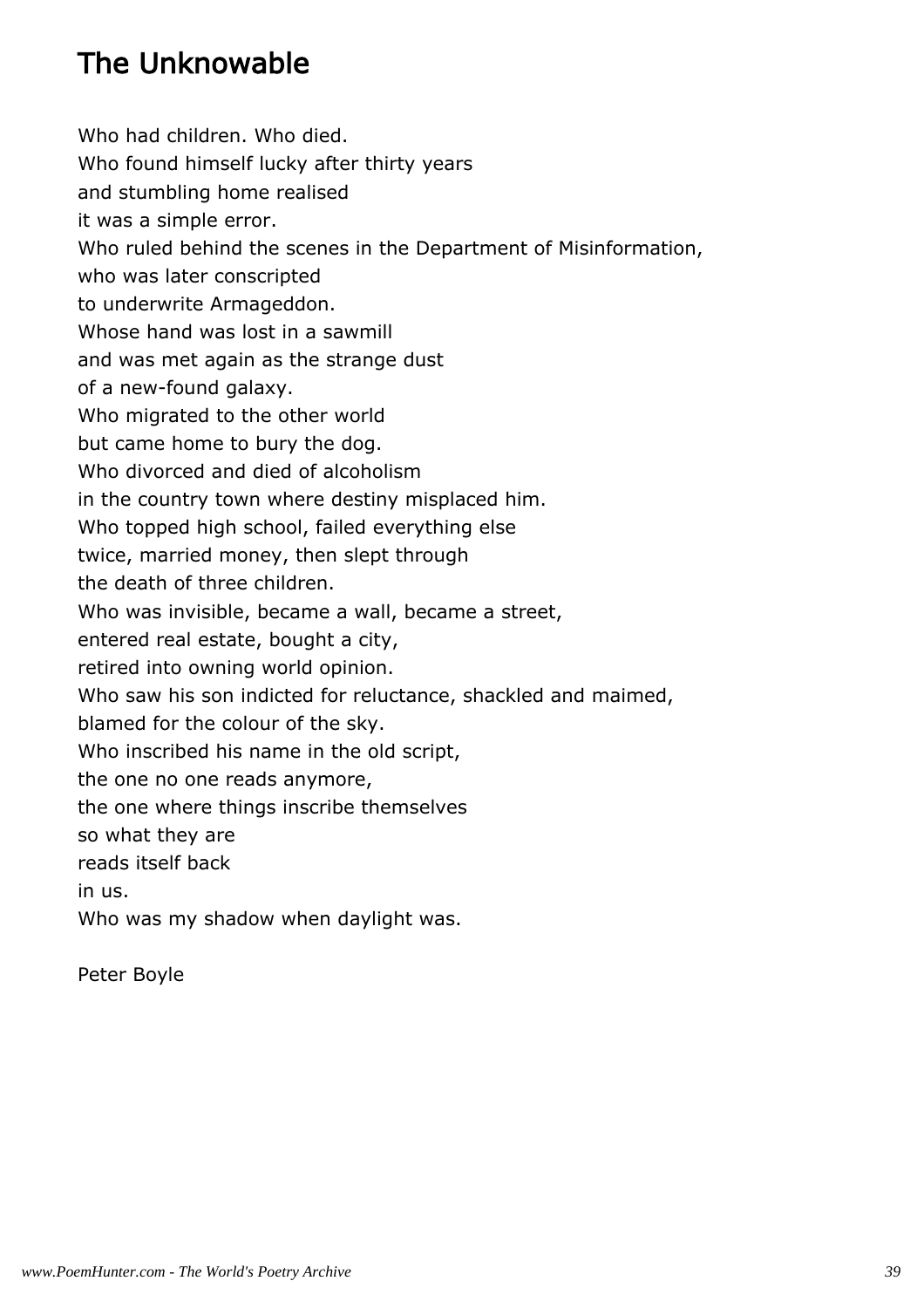#### When Eagles Pause To Talk With Your Sleeping Body

When you wake again the donkey will be standing idly in the road, the old man will open his shop, the seagulls will tread critically among the piles of garbage, wind will flap small religious photographs pegged to the ice cream stall, the old woman and her daughter will be sitting under the black cross near the santo ninyo, a man from the desert will go mad in the bar by the marketplace, a boy bandaged like a doll will gaze from the tenth story window.

When you wake again dusk will be falling across the harbour, fishing boats will be rocking by the stone wharf, cold night air will ripple the line of water, a sinker will fall from a bridge and bury itself in darkness, the last train will climb the hill turning its back on the sea.

When you wake again drunks will skate in wide circles over the pond, the ice cream seller will fold up his van, a blonde-haired stranger will stroll uphill with melons and cheese for dinner, the neon signs will come on and tomorrow's clothes will hang in unopened wardrobes.

When you wake again a favourite pillow will cover a magic toy car that glows all night in the wind of silence, a voice will cry out in a dream, a woman will open the door and recognise only the layer of dust on your shoes.